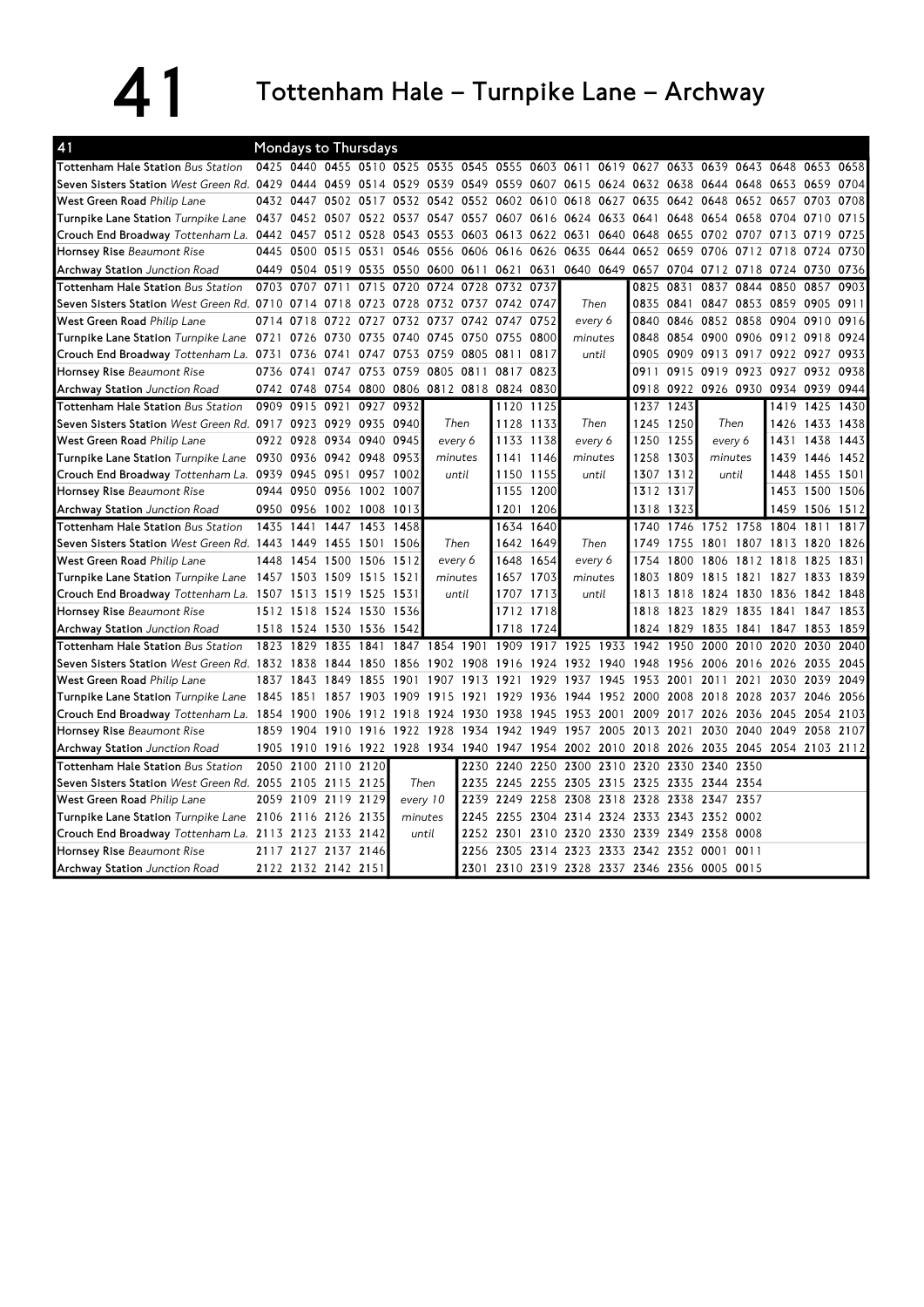| 0425 0440 0455 0510 0525 0535 0545 0555 0603 0611 0619 0627 0633 0639 0643 0648 0653 0658<br>Tottenham Hale Station Bus Station<br>Seven Sisters Station West Green Rd. 0429 0444 0459 0514 0529 0539 0549 0559 0607 0615 0624 0632 0638 0644 0648 0653 0659 0704<br>West Green Road Philip Lane<br>0432 0447 0502 0517 0532 0542 0552 0602 0610 0618 0627 0635 0642 0648 0652 0657 0703 0708<br>Turnpike Lane Station <i>Turnpike Lane</i> 0437 0452 0507 0522 0537 0547 0557 0607 0616 0624 0633 0641 0648 0654 0658 0704 0710 0715<br>Crouch End Broadway Tottenham La. 0442 0457 0512 0528 0543 0553 0603 0613 0622 0631 0640 0648 0655 0702 0707 0713 0719 0725<br>0445 0500 0515 0531 0546 0556 0606 0616 0626 0635 0644 0652 0659 0706 0712 0718 0724 0730<br>Hornsey Rise Beaumont Rise<br>0449 0504 0519 0535 0550 0600 0611 0621 0631<br>0640 0649 0657 0704 0712 0718 0724 0730 0736<br>Archway Station Junction Road<br><b>Tottenham Hale Station Bus Station</b><br>0703 0707 0711<br>0715 0720 0724 0728 0732 0737<br>0825 0831 0837 0844 0850 0857<br>0903<br>Seven Sisters Station West Green Rd. 0710 0714 0718 0723 0728<br>0732 0737 0742 0747<br>Then<br>0835 0841 0847 0853 0859 0905 0911<br>0840 0846 0852 0858 0904 0910 0916<br>West Green Road Philip Lane<br>0714 0718<br>0722 0727 0732 0737 0742 0747 0752<br>every 6<br>Turnpike Lane Station Turnpike Lane 0721 0726 0730 0735 0740<br>0745 0750 0755 0800<br>0848 0854 0900 0906 0912 0918 0924<br>minutes<br>0905 0909 0913 0917 0922 0927 0933<br>Crouch End Broadway Tottenham La. 0731 0736 0741 0747 0753 0759 0805 0811 0817<br>until<br>0736 0741 0747 0753 0759 0805 0811<br>0911 0915 0919 0923 0927 0932 0938<br>Hornsey Rise Beaumont Rise<br>0817 0823<br>0918 0922 0926 0930 0934 0939 0944<br>0742 0748 0754 0800 0806 0812 0818 0824 0830<br>Tottenham Hale Station Bus Station<br>0909 0915 0921 0927 0932<br>1120 1125<br>1237 1243<br>1419 1425 1430<br>1245 1250<br>Seven Sisters Station West Green Rd. 0917 0923 0929 0935 0940<br>Then<br>1128 1133<br>Then<br>Then<br>1433 1438<br>1426<br>0922 0928 0934 0940 0945<br>1133 1138<br>1250 1255<br>1431 1438 1443<br>every 6<br>every 6<br>every 6<br>Turnpike Lane Station Turnpike Lane 0930 0936 0942 0948 0953<br>1258 1303<br>1439<br>1446 1452<br>minutes<br>1141 1146<br>minutes<br>minutes<br>Crouch End Broadway Tottenham La. 0939 0945 0951 0957 1002<br>1307 1312<br>1150 1155<br>1448<br>1455 1501<br>until<br>until<br>until<br>0944 0950 0956 1002 1007<br>1155 1200<br>1453 1500 1506<br>1312 1317<br>Archway Station Junction Road<br>0950 0956 1002 1008 1013<br>1201 1206<br>1318 1323<br>1459 1506 1512<br>1435 1441 1447 1453<br>1634 1640<br>1804 1811 1817 1823 1829<br><b>Tottenham Hale Station</b> Bus Station<br>1458<br>1835<br>1841<br>Seven Sisters Station West Green Rd. 1443 1449 1455 1501 1506<br>1642 1649<br>1820 1826 1832 1838 1844 1850<br>Then<br>Then<br>1813<br>West Green Road Philip Lane<br>1448 1454 1500 1506 1512<br>1648 1654<br>every 6<br>1818<br>1825 1831 1837 1843 1849 1855<br>every 6<br>Turnpike Lane Station $T$ urnpike Lane $\,$ 1457 $\,$ 1503 $\,$ 1509 $\,$ 1515 $\,$ 1521 $\,$<br>1657 1703<br>1827 1833 1839 1845 1851 1857 1903<br>minutes<br>minutes<br>Crouch End Broadway Tottenham La. 1507 1513 1519 1525 1531<br>1837 1843 1849 1855 1901 1907 1913<br>until<br>1707 1713<br>until<br>Hornsey Rise Beaumont Rise<br>1512 1518 1524 1530 1536<br>1842 1848 1854 1900 1906 1912 1917<br>1712 1718<br>1718 1724<br>Archway Station Junction Road<br>1518 1524 1530 1536 1542<br>1848<br>1854 1900 1906 1912 1918 1923<br>Tottenham Hale Station Bus Station<br>1909 1917 1925 1933 1942 1950 2000 2010 2020<br>2030 2040<br>1847 1853 1901<br>2050 2100<br>2110<br>2120<br>Seven Sisters Station West Green Rd. 1856 1902 1909 1917 1925<br>1933 1940 1948 1956 2006 2016 2026 2036 2045 2055 2105 2115 2125<br>1938 1945 1953 2001<br>2011 2021 2031 2041 2050 2100 2109 2119 2129<br>1901 1907 1914 1922 1930<br>Turnpike Lane Station Turnpike Lane 1909 1915 1922 1930 1938 1945 1952 2000 2008 2018 2028 2038 2048 2057 2107 2116 2126 2135<br>Crouch End Broadway Tottenham La. 1918 1924 1931 1939<br>1947 1954 2001<br>2009 2017 2027 2037 2046 2056 2105 2115 2124 2133 2142<br>1922 1928 1935 1943 1951 1958 2005 2013 2021<br>2031 2041 2050 2100 2109 2119 2128 2137 2146<br>1928 1934 1941 1949 1956 2003 2010 2018 2026 2036 2046 2055 2105 2114 2124 2133 2142 2151<br><b>Archway Station</b> Junction Road<br>2310<br>2320 2330 2340 2350<br>Tottenham Hale Station Bus Station<br>2130<br>2300<br>Seven Sisters Station West Green Rd. 2135<br>Then<br>2305 2315 2325 2335 2345 2355<br>2309 2319 2329 2339 2349 2359<br>West Green Road Philip Lane<br>2139<br>every 10<br>Turnpike Lane Station Turnpike Lane 2145<br>2315 2325 2335 2345 2355 0005<br>minutes<br>Crouch End Broadway Tottenham La. 2152<br>2322 2332 2342 2351 0001 0011<br>$\mathsf{until}$<br>Hornsey Rise Beaumont Rise<br>2326 2336 2345 2354 0004 0014<br>2156<br>2201<br>2331 2340 2349 2358 0008 0018<br>Archway Station Junction Road<br>Saturdays (also Good Friday)<br>0425<br>0540 0550 0600 0609 0619 0628 0638 0648 0658 0708 0716 0724 0732 0740 0748<br>Seven Sisters Station West Green Rd. 0429<br>Then<br>0544 0554 0604 0613 0623 0632 0642 0652 0702 0712 0720 0728 0737 0745 0753<br>0432<br>0547 0557 0607 0616 0626 0635 0645 0655 0705 0715 0723 0731 0740 0748 0756<br>every 15<br>0552 0602 0612 0622 0632 0641 0651 0701 0711 0721 0729 0737 0746 0754 0802<br>0437<br>minutes<br>Crouch End Broadway Tottenham La. 0442<br>0557 0607 0617 0627 0637 0647 0657 0707 0717 0727 0735 0743 0752 0800 0808<br>until<br>0600 0610 0620 0630 0640 0650 0701 0711 0721 0731 0739 0747 0756 0804 0812<br>0445<br>0449<br>0604 0614 0624 0634 0644 0654 0705 0716 0726 0736 0744 0752 0801 0809 0817<br><b>Archway Station</b> Junction Road<br>0806 0812 0818 0824 0830 0836 0842 0848 0854 0900 0905 0911<br>0754 0800<br>0917 0923 0929 0934<br>Tottenham Hale Station Bus Station<br>Seven Sisters Station West Green Rd. 0759 0805 0811 0817 0823 0829 0835 0841 0847 0853 0859 0905 0910 0916 0922 0928 0934 0940<br>0802 0808 0814 0820 0826 0832 0839 0845 0851 0857 0903 0909 0914 0920 0926 0932 0938 0944<br>West Green Road Philip Lane<br>Turnpike Lane Station Turnpike Lane<br>0808 0814 0820 0826 0832 0838 0845 0852 0858 0904 0910 0916 0921 0927 0933 0939 0945 0951<br>Crouch End Broadway Tottenham La. 0814 0820 0826 0833 0839 0845 0852 0859 0905 0911 0917 0923 0929 0935 0941 0947 0953 0959<br>Hornsey Rise Beaumont Rise<br>0818 0824 0830 0837 0843 0849 0856 0903 0909 0915 0921 0927 0933 0939 0945 0951 0957 1003<br>Archway Station Junction Road<br>0823 0829 0835 0842 0848 0854 0901 0908 0914 0920 0926 0932 0938 0945 0951<br>0957 1003 1009<br>0939 0945 0951 0957 1003 1008 1013 1019 1025 1031 1037 1042 1047<br>1141 1148 1154<br>Seven Sisters Station West Green Rd. 0945 0951 0957 1003 1009 1014 1019 1025 1031 1037 1043 1048 1054<br>Then<br>1148 1155 1201<br>0949 0955 1001 1007 1013 1018 1023 1029 1035 1041 1047 1053 1059<br>every 6<br>1153 1200 1206<br>Turnpike Lane Station Turnpike Lane 0956 1002 1008 1014 1020 1025 1031 1037 1043 1049 1055 1101 1107<br>minutes<br>1201 1208 1214<br>Crouch End Broadway Tottenham La. 1004 1010 1016 1022 1028 1034 1040 1046 1052 1058 1104 1110 1116<br>1210 1217 1223<br>until<br>1215 1222 1228<br>1009 1015 1021 1027 1033 1039 1045 1051 1057 1103 1109 1115 1121<br>1015 1021 1027 1033 1039 1045 1051 1057 1103 1109 1115 1121 1127<br>1221 1228 1234 | 41                                   | Fridays |  |  |  |  |  |  |  |  |  |
|-------------------------------------------------------------------------------------------------------------------------------------------------------------------------------------------------------------------------------------------------------------------------------------------------------------------------------------------------------------------------------------------------------------------------------------------------------------------------------------------------------------------------------------------------------------------------------------------------------------------------------------------------------------------------------------------------------------------------------------------------------------------------------------------------------------------------------------------------------------------------------------------------------------------------------------------------------------------------------------------------------------------------------------------------------------------------------------------------------------------------------------------------------------------------------------------------------------------------------------------------------------------------------------------------------------------------------------------------------------------------------------------------------------------------------------------------------------------------------------------------------------------------------------------------------------------------------------------------------------------------------------------------------------------------------------------------------------------------------------------------------------------------------------------------------------------------------------------------------------------------------------------------------------------------------------------------------------------------------------------------------------------------------------------------------------------------------------------------------------------------------------------------------------------------------------------------------------------------------------------------------------------------------------------------------------------------------------------------------------------------------------------------------------------------------------------------------------------------------------------------------------------------------------------------------------------------------------------------------------------------------------------------------------------------------------------------------------------------------------------------------------------------------------------------------------------------------------------------------------------------------------------------------------------------------------------------------------------------------------------------------------------------------------------------------------------------------------------------------------------------------------------------------------------------------------------------------------------------------------------------------------------------------------------------------------------------------------------------------------------------------------------------------------------------------------------------------------------------------------------------------------------------------------------------------------------------------------------------------------------------------------------------------------------------------------------------------------------------------------------------------------------------------------------------------------------------------------------------------------------------------------------------------------------------------------------------------------------------------------------------------------------------------------------------------------------------------------------------------------------------------------------------------------------------------------------------------------------------------------------------------------------------------------------------------------------------------------------------------------------------------------------------------------------------------------------------------------------------------------------------------------------------------------------------------------------------------------------------------------------------------------------------------------------------------------------------------------------------------------------------------------------------------------------------------------------------------------------------------------------------------------------------------------------------------------------------------------------------------------------------------------------------------------------------------------------------------------------------------------------------------------------------------------------------------------------------------------------------------------------------------------------------------------------------------------------------------------------------------------------------------------------------------------------------------------------------------------------------------------------------------------------------------------------------------------------------------------------------------------------------------------------------------------------------------------------------------------------------------------------------------------------------------------------------------------------------------------------------------------------------------------------------------------------------------------------------------------------------------------------------------------------------------------------------------------------------------------------------------------------------------------------------------------------------------------------------------------------------------------------------------------------------------------------------------------------------------------------------------------------------------------------------------------------------------------------------------------------------------------------------------------------------------------------------------------------------------------------------------------------------------------------------------------------------------------------------------------------------------------------------------------------------------------------------------------------------------------------------------------------------------------------------------------------------------------------------------------------------------------------------------------------------------------------------------------------------------------------------------------------------------------------------------------------------------------------------------------------------------------------------------------------------------------------------------------------------------------------------------------------------------------------------------------------------------------------------------------------------------------------------------------------------------------------------------------------------------------------------------------------------------------------------------------------------------------------------|--------------------------------------|---------|--|--|--|--|--|--|--|--|--|
|                                                                                                                                                                                                                                                                                                                                                                                                                                                                                                                                                                                                                                                                                                                                                                                                                                                                                                                                                                                                                                                                                                                                                                                                                                                                                                                                                                                                                                                                                                                                                                                                                                                                                                                                                                                                                                                                                                                                                                                                                                                                                                                                                                                                                                                                                                                                                                                                                                                                                                                                                                                                                                                                                                                                                                                                                                                                                                                                                                                                                                                                                                                                                                                                                                                                                                                                                                                                                                                                                                                                                                                                                                                                                                                                                                                                                                                                                                                                                                                                                                                                                                                                                                                                                                                                                                                                                                                                                                                                                                                                                                                                                                                                                                                                                                                                                                                                                                                                                                                                                                                                                                                                                                                                                                                                                                                                                                                                                                                                                                                                                                                                                                                                                                                                                                                                                                                                                                                                                                                                                                                                                                                                                                                                                                                                                                                                                                                                                                                                                                                                                                                                                                                                                                                                                                                                                                                                                                                                                                                                                                                                                                                                                                                                                                                                                                                                                                                                                                                                                                                                                                                                                                                                                                 |                                      |         |  |  |  |  |  |  |  |  |  |
|                                                                                                                                                                                                                                                                                                                                                                                                                                                                                                                                                                                                                                                                                                                                                                                                                                                                                                                                                                                                                                                                                                                                                                                                                                                                                                                                                                                                                                                                                                                                                                                                                                                                                                                                                                                                                                                                                                                                                                                                                                                                                                                                                                                                                                                                                                                                                                                                                                                                                                                                                                                                                                                                                                                                                                                                                                                                                                                                                                                                                                                                                                                                                                                                                                                                                                                                                                                                                                                                                                                                                                                                                                                                                                                                                                                                                                                                                                                                                                                                                                                                                                                                                                                                                                                                                                                                                                                                                                                                                                                                                                                                                                                                                                                                                                                                                                                                                                                                                                                                                                                                                                                                                                                                                                                                                                                                                                                                                                                                                                                                                                                                                                                                                                                                                                                                                                                                                                                                                                                                                                                                                                                                                                                                                                                                                                                                                                                                                                                                                                                                                                                                                                                                                                                                                                                                                                                                                                                                                                                                                                                                                                                                                                                                                                                                                                                                                                                                                                                                                                                                                                                                                                                                                                 |                                      |         |  |  |  |  |  |  |  |  |  |
|                                                                                                                                                                                                                                                                                                                                                                                                                                                                                                                                                                                                                                                                                                                                                                                                                                                                                                                                                                                                                                                                                                                                                                                                                                                                                                                                                                                                                                                                                                                                                                                                                                                                                                                                                                                                                                                                                                                                                                                                                                                                                                                                                                                                                                                                                                                                                                                                                                                                                                                                                                                                                                                                                                                                                                                                                                                                                                                                                                                                                                                                                                                                                                                                                                                                                                                                                                                                                                                                                                                                                                                                                                                                                                                                                                                                                                                                                                                                                                                                                                                                                                                                                                                                                                                                                                                                                                                                                                                                                                                                                                                                                                                                                                                                                                                                                                                                                                                                                                                                                                                                                                                                                                                                                                                                                                                                                                                                                                                                                                                                                                                                                                                                                                                                                                                                                                                                                                                                                                                                                                                                                                                                                                                                                                                                                                                                                                                                                                                                                                                                                                                                                                                                                                                                                                                                                                                                                                                                                                                                                                                                                                                                                                                                                                                                                                                                                                                                                                                                                                                                                                                                                                                                                                 |                                      |         |  |  |  |  |  |  |  |  |  |
|                                                                                                                                                                                                                                                                                                                                                                                                                                                                                                                                                                                                                                                                                                                                                                                                                                                                                                                                                                                                                                                                                                                                                                                                                                                                                                                                                                                                                                                                                                                                                                                                                                                                                                                                                                                                                                                                                                                                                                                                                                                                                                                                                                                                                                                                                                                                                                                                                                                                                                                                                                                                                                                                                                                                                                                                                                                                                                                                                                                                                                                                                                                                                                                                                                                                                                                                                                                                                                                                                                                                                                                                                                                                                                                                                                                                                                                                                                                                                                                                                                                                                                                                                                                                                                                                                                                                                                                                                                                                                                                                                                                                                                                                                                                                                                                                                                                                                                                                                                                                                                                                                                                                                                                                                                                                                                                                                                                                                                                                                                                                                                                                                                                                                                                                                                                                                                                                                                                                                                                                                                                                                                                                                                                                                                                                                                                                                                                                                                                                                                                                                                                                                                                                                                                                                                                                                                                                                                                                                                                                                                                                                                                                                                                                                                                                                                                                                                                                                                                                                                                                                                                                                                                                                                 |                                      |         |  |  |  |  |  |  |  |  |  |
|                                                                                                                                                                                                                                                                                                                                                                                                                                                                                                                                                                                                                                                                                                                                                                                                                                                                                                                                                                                                                                                                                                                                                                                                                                                                                                                                                                                                                                                                                                                                                                                                                                                                                                                                                                                                                                                                                                                                                                                                                                                                                                                                                                                                                                                                                                                                                                                                                                                                                                                                                                                                                                                                                                                                                                                                                                                                                                                                                                                                                                                                                                                                                                                                                                                                                                                                                                                                                                                                                                                                                                                                                                                                                                                                                                                                                                                                                                                                                                                                                                                                                                                                                                                                                                                                                                                                                                                                                                                                                                                                                                                                                                                                                                                                                                                                                                                                                                                                                                                                                                                                                                                                                                                                                                                                                                                                                                                                                                                                                                                                                                                                                                                                                                                                                                                                                                                                                                                                                                                                                                                                                                                                                                                                                                                                                                                                                                                                                                                                                                                                                                                                                                                                                                                                                                                                                                                                                                                                                                                                                                                                                                                                                                                                                                                                                                                                                                                                                                                                                                                                                                                                                                                                                                 |                                      |         |  |  |  |  |  |  |  |  |  |
|                                                                                                                                                                                                                                                                                                                                                                                                                                                                                                                                                                                                                                                                                                                                                                                                                                                                                                                                                                                                                                                                                                                                                                                                                                                                                                                                                                                                                                                                                                                                                                                                                                                                                                                                                                                                                                                                                                                                                                                                                                                                                                                                                                                                                                                                                                                                                                                                                                                                                                                                                                                                                                                                                                                                                                                                                                                                                                                                                                                                                                                                                                                                                                                                                                                                                                                                                                                                                                                                                                                                                                                                                                                                                                                                                                                                                                                                                                                                                                                                                                                                                                                                                                                                                                                                                                                                                                                                                                                                                                                                                                                                                                                                                                                                                                                                                                                                                                                                                                                                                                                                                                                                                                                                                                                                                                                                                                                                                                                                                                                                                                                                                                                                                                                                                                                                                                                                                                                                                                                                                                                                                                                                                                                                                                                                                                                                                                                                                                                                                                                                                                                                                                                                                                                                                                                                                                                                                                                                                                                                                                                                                                                                                                                                                                                                                                                                                                                                                                                                                                                                                                                                                                                                                                 |                                      |         |  |  |  |  |  |  |  |  |  |
|                                                                                                                                                                                                                                                                                                                                                                                                                                                                                                                                                                                                                                                                                                                                                                                                                                                                                                                                                                                                                                                                                                                                                                                                                                                                                                                                                                                                                                                                                                                                                                                                                                                                                                                                                                                                                                                                                                                                                                                                                                                                                                                                                                                                                                                                                                                                                                                                                                                                                                                                                                                                                                                                                                                                                                                                                                                                                                                                                                                                                                                                                                                                                                                                                                                                                                                                                                                                                                                                                                                                                                                                                                                                                                                                                                                                                                                                                                                                                                                                                                                                                                                                                                                                                                                                                                                                                                                                                                                                                                                                                                                                                                                                                                                                                                                                                                                                                                                                                                                                                                                                                                                                                                                                                                                                                                                                                                                                                                                                                                                                                                                                                                                                                                                                                                                                                                                                                                                                                                                                                                                                                                                                                                                                                                                                                                                                                                                                                                                                                                                                                                                                                                                                                                                                                                                                                                                                                                                                                                                                                                                                                                                                                                                                                                                                                                                                                                                                                                                                                                                                                                                                                                                                                                 |                                      |         |  |  |  |  |  |  |  |  |  |
|                                                                                                                                                                                                                                                                                                                                                                                                                                                                                                                                                                                                                                                                                                                                                                                                                                                                                                                                                                                                                                                                                                                                                                                                                                                                                                                                                                                                                                                                                                                                                                                                                                                                                                                                                                                                                                                                                                                                                                                                                                                                                                                                                                                                                                                                                                                                                                                                                                                                                                                                                                                                                                                                                                                                                                                                                                                                                                                                                                                                                                                                                                                                                                                                                                                                                                                                                                                                                                                                                                                                                                                                                                                                                                                                                                                                                                                                                                                                                                                                                                                                                                                                                                                                                                                                                                                                                                                                                                                                                                                                                                                                                                                                                                                                                                                                                                                                                                                                                                                                                                                                                                                                                                                                                                                                                                                                                                                                                                                                                                                                                                                                                                                                                                                                                                                                                                                                                                                                                                                                                                                                                                                                                                                                                                                                                                                                                                                                                                                                                                                                                                                                                                                                                                                                                                                                                                                                                                                                                                                                                                                                                                                                                                                                                                                                                                                                                                                                                                                                                                                                                                                                                                                                                                 |                                      |         |  |  |  |  |  |  |  |  |  |
|                                                                                                                                                                                                                                                                                                                                                                                                                                                                                                                                                                                                                                                                                                                                                                                                                                                                                                                                                                                                                                                                                                                                                                                                                                                                                                                                                                                                                                                                                                                                                                                                                                                                                                                                                                                                                                                                                                                                                                                                                                                                                                                                                                                                                                                                                                                                                                                                                                                                                                                                                                                                                                                                                                                                                                                                                                                                                                                                                                                                                                                                                                                                                                                                                                                                                                                                                                                                                                                                                                                                                                                                                                                                                                                                                                                                                                                                                                                                                                                                                                                                                                                                                                                                                                                                                                                                                                                                                                                                                                                                                                                                                                                                                                                                                                                                                                                                                                                                                                                                                                                                                                                                                                                                                                                                                                                                                                                                                                                                                                                                                                                                                                                                                                                                                                                                                                                                                                                                                                                                                                                                                                                                                                                                                                                                                                                                                                                                                                                                                                                                                                                                                                                                                                                                                                                                                                                                                                                                                                                                                                                                                                                                                                                                                                                                                                                                                                                                                                                                                                                                                                                                                                                                                                 |                                      |         |  |  |  |  |  |  |  |  |  |
|                                                                                                                                                                                                                                                                                                                                                                                                                                                                                                                                                                                                                                                                                                                                                                                                                                                                                                                                                                                                                                                                                                                                                                                                                                                                                                                                                                                                                                                                                                                                                                                                                                                                                                                                                                                                                                                                                                                                                                                                                                                                                                                                                                                                                                                                                                                                                                                                                                                                                                                                                                                                                                                                                                                                                                                                                                                                                                                                                                                                                                                                                                                                                                                                                                                                                                                                                                                                                                                                                                                                                                                                                                                                                                                                                                                                                                                                                                                                                                                                                                                                                                                                                                                                                                                                                                                                                                                                                                                                                                                                                                                                                                                                                                                                                                                                                                                                                                                                                                                                                                                                                                                                                                                                                                                                                                                                                                                                                                                                                                                                                                                                                                                                                                                                                                                                                                                                                                                                                                                                                                                                                                                                                                                                                                                                                                                                                                                                                                                                                                                                                                                                                                                                                                                                                                                                                                                                                                                                                                                                                                                                                                                                                                                                                                                                                                                                                                                                                                                                                                                                                                                                                                                                                                 |                                      |         |  |  |  |  |  |  |  |  |  |
|                                                                                                                                                                                                                                                                                                                                                                                                                                                                                                                                                                                                                                                                                                                                                                                                                                                                                                                                                                                                                                                                                                                                                                                                                                                                                                                                                                                                                                                                                                                                                                                                                                                                                                                                                                                                                                                                                                                                                                                                                                                                                                                                                                                                                                                                                                                                                                                                                                                                                                                                                                                                                                                                                                                                                                                                                                                                                                                                                                                                                                                                                                                                                                                                                                                                                                                                                                                                                                                                                                                                                                                                                                                                                                                                                                                                                                                                                                                                                                                                                                                                                                                                                                                                                                                                                                                                                                                                                                                                                                                                                                                                                                                                                                                                                                                                                                                                                                                                                                                                                                                                                                                                                                                                                                                                                                                                                                                                                                                                                                                                                                                                                                                                                                                                                                                                                                                                                                                                                                                                                                                                                                                                                                                                                                                                                                                                                                                                                                                                                                                                                                                                                                                                                                                                                                                                                                                                                                                                                                                                                                                                                                                                                                                                                                                                                                                                                                                                                                                                                                                                                                                                                                                                                                 |                                      |         |  |  |  |  |  |  |  |  |  |
|                                                                                                                                                                                                                                                                                                                                                                                                                                                                                                                                                                                                                                                                                                                                                                                                                                                                                                                                                                                                                                                                                                                                                                                                                                                                                                                                                                                                                                                                                                                                                                                                                                                                                                                                                                                                                                                                                                                                                                                                                                                                                                                                                                                                                                                                                                                                                                                                                                                                                                                                                                                                                                                                                                                                                                                                                                                                                                                                                                                                                                                                                                                                                                                                                                                                                                                                                                                                                                                                                                                                                                                                                                                                                                                                                                                                                                                                                                                                                                                                                                                                                                                                                                                                                                                                                                                                                                                                                                                                                                                                                                                                                                                                                                                                                                                                                                                                                                                                                                                                                                                                                                                                                                                                                                                                                                                                                                                                                                                                                                                                                                                                                                                                                                                                                                                                                                                                                                                                                                                                                                                                                                                                                                                                                                                                                                                                                                                                                                                                                                                                                                                                                                                                                                                                                                                                                                                                                                                                                                                                                                                                                                                                                                                                                                                                                                                                                                                                                                                                                                                                                                                                                                                                                                 |                                      |         |  |  |  |  |  |  |  |  |  |
|                                                                                                                                                                                                                                                                                                                                                                                                                                                                                                                                                                                                                                                                                                                                                                                                                                                                                                                                                                                                                                                                                                                                                                                                                                                                                                                                                                                                                                                                                                                                                                                                                                                                                                                                                                                                                                                                                                                                                                                                                                                                                                                                                                                                                                                                                                                                                                                                                                                                                                                                                                                                                                                                                                                                                                                                                                                                                                                                                                                                                                                                                                                                                                                                                                                                                                                                                                                                                                                                                                                                                                                                                                                                                                                                                                                                                                                                                                                                                                                                                                                                                                                                                                                                                                                                                                                                                                                                                                                                                                                                                                                                                                                                                                                                                                                                                                                                                                                                                                                                                                                                                                                                                                                                                                                                                                                                                                                                                                                                                                                                                                                                                                                                                                                                                                                                                                                                                                                                                                                                                                                                                                                                                                                                                                                                                                                                                                                                                                                                                                                                                                                                                                                                                                                                                                                                                                                                                                                                                                                                                                                                                                                                                                                                                                                                                                                                                                                                                                                                                                                                                                                                                                                                                                 |                                      |         |  |  |  |  |  |  |  |  |  |
|                                                                                                                                                                                                                                                                                                                                                                                                                                                                                                                                                                                                                                                                                                                                                                                                                                                                                                                                                                                                                                                                                                                                                                                                                                                                                                                                                                                                                                                                                                                                                                                                                                                                                                                                                                                                                                                                                                                                                                                                                                                                                                                                                                                                                                                                                                                                                                                                                                                                                                                                                                                                                                                                                                                                                                                                                                                                                                                                                                                                                                                                                                                                                                                                                                                                                                                                                                                                                                                                                                                                                                                                                                                                                                                                                                                                                                                                                                                                                                                                                                                                                                                                                                                                                                                                                                                                                                                                                                                                                                                                                                                                                                                                                                                                                                                                                                                                                                                                                                                                                                                                                                                                                                                                                                                                                                                                                                                                                                                                                                                                                                                                                                                                                                                                                                                                                                                                                                                                                                                                                                                                                                                                                                                                                                                                                                                                                                                                                                                                                                                                                                                                                                                                                                                                                                                                                                                                                                                                                                                                                                                                                                                                                                                                                                                                                                                                                                                                                                                                                                                                                                                                                                                                                                 |                                      |         |  |  |  |  |  |  |  |  |  |
|                                                                                                                                                                                                                                                                                                                                                                                                                                                                                                                                                                                                                                                                                                                                                                                                                                                                                                                                                                                                                                                                                                                                                                                                                                                                                                                                                                                                                                                                                                                                                                                                                                                                                                                                                                                                                                                                                                                                                                                                                                                                                                                                                                                                                                                                                                                                                                                                                                                                                                                                                                                                                                                                                                                                                                                                                                                                                                                                                                                                                                                                                                                                                                                                                                                                                                                                                                                                                                                                                                                                                                                                                                                                                                                                                                                                                                                                                                                                                                                                                                                                                                                                                                                                                                                                                                                                                                                                                                                                                                                                                                                                                                                                                                                                                                                                                                                                                                                                                                                                                                                                                                                                                                                                                                                                                                                                                                                                                                                                                                                                                                                                                                                                                                                                                                                                                                                                                                                                                                                                                                                                                                                                                                                                                                                                                                                                                                                                                                                                                                                                                                                                                                                                                                                                                                                                                                                                                                                                                                                                                                                                                                                                                                                                                                                                                                                                                                                                                                                                                                                                                                                                                                                                                                 | <b>Archway Station</b> Junction Road |         |  |  |  |  |  |  |  |  |  |
|                                                                                                                                                                                                                                                                                                                                                                                                                                                                                                                                                                                                                                                                                                                                                                                                                                                                                                                                                                                                                                                                                                                                                                                                                                                                                                                                                                                                                                                                                                                                                                                                                                                                                                                                                                                                                                                                                                                                                                                                                                                                                                                                                                                                                                                                                                                                                                                                                                                                                                                                                                                                                                                                                                                                                                                                                                                                                                                                                                                                                                                                                                                                                                                                                                                                                                                                                                                                                                                                                                                                                                                                                                                                                                                                                                                                                                                                                                                                                                                                                                                                                                                                                                                                                                                                                                                                                                                                                                                                                                                                                                                                                                                                                                                                                                                                                                                                                                                                                                                                                                                                                                                                                                                                                                                                                                                                                                                                                                                                                                                                                                                                                                                                                                                                                                                                                                                                                                                                                                                                                                                                                                                                                                                                                                                                                                                                                                                                                                                                                                                                                                                                                                                                                                                                                                                                                                                                                                                                                                                                                                                                                                                                                                                                                                                                                                                                                                                                                                                                                                                                                                                                                                                                                                 |                                      |         |  |  |  |  |  |  |  |  |  |
|                                                                                                                                                                                                                                                                                                                                                                                                                                                                                                                                                                                                                                                                                                                                                                                                                                                                                                                                                                                                                                                                                                                                                                                                                                                                                                                                                                                                                                                                                                                                                                                                                                                                                                                                                                                                                                                                                                                                                                                                                                                                                                                                                                                                                                                                                                                                                                                                                                                                                                                                                                                                                                                                                                                                                                                                                                                                                                                                                                                                                                                                                                                                                                                                                                                                                                                                                                                                                                                                                                                                                                                                                                                                                                                                                                                                                                                                                                                                                                                                                                                                                                                                                                                                                                                                                                                                                                                                                                                                                                                                                                                                                                                                                                                                                                                                                                                                                                                                                                                                                                                                                                                                                                                                                                                                                                                                                                                                                                                                                                                                                                                                                                                                                                                                                                                                                                                                                                                                                                                                                                                                                                                                                                                                                                                                                                                                                                                                                                                                                                                                                                                                                                                                                                                                                                                                                                                                                                                                                                                                                                                                                                                                                                                                                                                                                                                                                                                                                                                                                                                                                                                                                                                                                                 |                                      |         |  |  |  |  |  |  |  |  |  |
|                                                                                                                                                                                                                                                                                                                                                                                                                                                                                                                                                                                                                                                                                                                                                                                                                                                                                                                                                                                                                                                                                                                                                                                                                                                                                                                                                                                                                                                                                                                                                                                                                                                                                                                                                                                                                                                                                                                                                                                                                                                                                                                                                                                                                                                                                                                                                                                                                                                                                                                                                                                                                                                                                                                                                                                                                                                                                                                                                                                                                                                                                                                                                                                                                                                                                                                                                                                                                                                                                                                                                                                                                                                                                                                                                                                                                                                                                                                                                                                                                                                                                                                                                                                                                                                                                                                                                                                                                                                                                                                                                                                                                                                                                                                                                                                                                                                                                                                                                                                                                                                                                                                                                                                                                                                                                                                                                                                                                                                                                                                                                                                                                                                                                                                                                                                                                                                                                                                                                                                                                                                                                                                                                                                                                                                                                                                                                                                                                                                                                                                                                                                                                                                                                                                                                                                                                                                                                                                                                                                                                                                                                                                                                                                                                                                                                                                                                                                                                                                                                                                                                                                                                                                                                                 | West Green Road Philip Lane          |         |  |  |  |  |  |  |  |  |  |
|                                                                                                                                                                                                                                                                                                                                                                                                                                                                                                                                                                                                                                                                                                                                                                                                                                                                                                                                                                                                                                                                                                                                                                                                                                                                                                                                                                                                                                                                                                                                                                                                                                                                                                                                                                                                                                                                                                                                                                                                                                                                                                                                                                                                                                                                                                                                                                                                                                                                                                                                                                                                                                                                                                                                                                                                                                                                                                                                                                                                                                                                                                                                                                                                                                                                                                                                                                                                                                                                                                                                                                                                                                                                                                                                                                                                                                                                                                                                                                                                                                                                                                                                                                                                                                                                                                                                                                                                                                                                                                                                                                                                                                                                                                                                                                                                                                                                                                                                                                                                                                                                                                                                                                                                                                                                                                                                                                                                                                                                                                                                                                                                                                                                                                                                                                                                                                                                                                                                                                                                                                                                                                                                                                                                                                                                                                                                                                                                                                                                                                                                                                                                                                                                                                                                                                                                                                                                                                                                                                                                                                                                                                                                                                                                                                                                                                                                                                                                                                                                                                                                                                                                                                                                                                 |                                      |         |  |  |  |  |  |  |  |  |  |
|                                                                                                                                                                                                                                                                                                                                                                                                                                                                                                                                                                                                                                                                                                                                                                                                                                                                                                                                                                                                                                                                                                                                                                                                                                                                                                                                                                                                                                                                                                                                                                                                                                                                                                                                                                                                                                                                                                                                                                                                                                                                                                                                                                                                                                                                                                                                                                                                                                                                                                                                                                                                                                                                                                                                                                                                                                                                                                                                                                                                                                                                                                                                                                                                                                                                                                                                                                                                                                                                                                                                                                                                                                                                                                                                                                                                                                                                                                                                                                                                                                                                                                                                                                                                                                                                                                                                                                                                                                                                                                                                                                                                                                                                                                                                                                                                                                                                                                                                                                                                                                                                                                                                                                                                                                                                                                                                                                                                                                                                                                                                                                                                                                                                                                                                                                                                                                                                                                                                                                                                                                                                                                                                                                                                                                                                                                                                                                                                                                                                                                                                                                                                                                                                                                                                                                                                                                                                                                                                                                                                                                                                                                                                                                                                                                                                                                                                                                                                                                                                                                                                                                                                                                                                                                 |                                      |         |  |  |  |  |  |  |  |  |  |
|                                                                                                                                                                                                                                                                                                                                                                                                                                                                                                                                                                                                                                                                                                                                                                                                                                                                                                                                                                                                                                                                                                                                                                                                                                                                                                                                                                                                                                                                                                                                                                                                                                                                                                                                                                                                                                                                                                                                                                                                                                                                                                                                                                                                                                                                                                                                                                                                                                                                                                                                                                                                                                                                                                                                                                                                                                                                                                                                                                                                                                                                                                                                                                                                                                                                                                                                                                                                                                                                                                                                                                                                                                                                                                                                                                                                                                                                                                                                                                                                                                                                                                                                                                                                                                                                                                                                                                                                                                                                                                                                                                                                                                                                                                                                                                                                                                                                                                                                                                                                                                                                                                                                                                                                                                                                                                                                                                                                                                                                                                                                                                                                                                                                                                                                                                                                                                                                                                                                                                                                                                                                                                                                                                                                                                                                                                                                                                                                                                                                                                                                                                                                                                                                                                                                                                                                                                                                                                                                                                                                                                                                                                                                                                                                                                                                                                                                                                                                                                                                                                                                                                                                                                                                                                 | Hornsey Rise Beaumont Rise           |         |  |  |  |  |  |  |  |  |  |
|                                                                                                                                                                                                                                                                                                                                                                                                                                                                                                                                                                                                                                                                                                                                                                                                                                                                                                                                                                                                                                                                                                                                                                                                                                                                                                                                                                                                                                                                                                                                                                                                                                                                                                                                                                                                                                                                                                                                                                                                                                                                                                                                                                                                                                                                                                                                                                                                                                                                                                                                                                                                                                                                                                                                                                                                                                                                                                                                                                                                                                                                                                                                                                                                                                                                                                                                                                                                                                                                                                                                                                                                                                                                                                                                                                                                                                                                                                                                                                                                                                                                                                                                                                                                                                                                                                                                                                                                                                                                                                                                                                                                                                                                                                                                                                                                                                                                                                                                                                                                                                                                                                                                                                                                                                                                                                                                                                                                                                                                                                                                                                                                                                                                                                                                                                                                                                                                                                                                                                                                                                                                                                                                                                                                                                                                                                                                                                                                                                                                                                                                                                                                                                                                                                                                                                                                                                                                                                                                                                                                                                                                                                                                                                                                                                                                                                                                                                                                                                                                                                                                                                                                                                                                                                 |                                      |         |  |  |  |  |  |  |  |  |  |
|                                                                                                                                                                                                                                                                                                                                                                                                                                                                                                                                                                                                                                                                                                                                                                                                                                                                                                                                                                                                                                                                                                                                                                                                                                                                                                                                                                                                                                                                                                                                                                                                                                                                                                                                                                                                                                                                                                                                                                                                                                                                                                                                                                                                                                                                                                                                                                                                                                                                                                                                                                                                                                                                                                                                                                                                                                                                                                                                                                                                                                                                                                                                                                                                                                                                                                                                                                                                                                                                                                                                                                                                                                                                                                                                                                                                                                                                                                                                                                                                                                                                                                                                                                                                                                                                                                                                                                                                                                                                                                                                                                                                                                                                                                                                                                                                                                                                                                                                                                                                                                                                                                                                                                                                                                                                                                                                                                                                                                                                                                                                                                                                                                                                                                                                                                                                                                                                                                                                                                                                                                                                                                                                                                                                                                                                                                                                                                                                                                                                                                                                                                                                                                                                                                                                                                                                                                                                                                                                                                                                                                                                                                                                                                                                                                                                                                                                                                                                                                                                                                                                                                                                                                                                                                 |                                      |         |  |  |  |  |  |  |  |  |  |
|                                                                                                                                                                                                                                                                                                                                                                                                                                                                                                                                                                                                                                                                                                                                                                                                                                                                                                                                                                                                                                                                                                                                                                                                                                                                                                                                                                                                                                                                                                                                                                                                                                                                                                                                                                                                                                                                                                                                                                                                                                                                                                                                                                                                                                                                                                                                                                                                                                                                                                                                                                                                                                                                                                                                                                                                                                                                                                                                                                                                                                                                                                                                                                                                                                                                                                                                                                                                                                                                                                                                                                                                                                                                                                                                                                                                                                                                                                                                                                                                                                                                                                                                                                                                                                                                                                                                                                                                                                                                                                                                                                                                                                                                                                                                                                                                                                                                                                                                                                                                                                                                                                                                                                                                                                                                                                                                                                                                                                                                                                                                                                                                                                                                                                                                                                                                                                                                                                                                                                                                                                                                                                                                                                                                                                                                                                                                                                                                                                                                                                                                                                                                                                                                                                                                                                                                                                                                                                                                                                                                                                                                                                                                                                                                                                                                                                                                                                                                                                                                                                                                                                                                                                                                                                 |                                      |         |  |  |  |  |  |  |  |  |  |
|                                                                                                                                                                                                                                                                                                                                                                                                                                                                                                                                                                                                                                                                                                                                                                                                                                                                                                                                                                                                                                                                                                                                                                                                                                                                                                                                                                                                                                                                                                                                                                                                                                                                                                                                                                                                                                                                                                                                                                                                                                                                                                                                                                                                                                                                                                                                                                                                                                                                                                                                                                                                                                                                                                                                                                                                                                                                                                                                                                                                                                                                                                                                                                                                                                                                                                                                                                                                                                                                                                                                                                                                                                                                                                                                                                                                                                                                                                                                                                                                                                                                                                                                                                                                                                                                                                                                                                                                                                                                                                                                                                                                                                                                                                                                                                                                                                                                                                                                                                                                                                                                                                                                                                                                                                                                                                                                                                                                                                                                                                                                                                                                                                                                                                                                                                                                                                                                                                                                                                                                                                                                                                                                                                                                                                                                                                                                                                                                                                                                                                                                                                                                                                                                                                                                                                                                                                                                                                                                                                                                                                                                                                                                                                                                                                                                                                                                                                                                                                                                                                                                                                                                                                                                                                 |                                      |         |  |  |  |  |  |  |  |  |  |
|                                                                                                                                                                                                                                                                                                                                                                                                                                                                                                                                                                                                                                                                                                                                                                                                                                                                                                                                                                                                                                                                                                                                                                                                                                                                                                                                                                                                                                                                                                                                                                                                                                                                                                                                                                                                                                                                                                                                                                                                                                                                                                                                                                                                                                                                                                                                                                                                                                                                                                                                                                                                                                                                                                                                                                                                                                                                                                                                                                                                                                                                                                                                                                                                                                                                                                                                                                                                                                                                                                                                                                                                                                                                                                                                                                                                                                                                                                                                                                                                                                                                                                                                                                                                                                                                                                                                                                                                                                                                                                                                                                                                                                                                                                                                                                                                                                                                                                                                                                                                                                                                                                                                                                                                                                                                                                                                                                                                                                                                                                                                                                                                                                                                                                                                                                                                                                                                                                                                                                                                                                                                                                                                                                                                                                                                                                                                                                                                                                                                                                                                                                                                                                                                                                                                                                                                                                                                                                                                                                                                                                                                                                                                                                                                                                                                                                                                                                                                                                                                                                                                                                                                                                                                                                 |                                      |         |  |  |  |  |  |  |  |  |  |
|                                                                                                                                                                                                                                                                                                                                                                                                                                                                                                                                                                                                                                                                                                                                                                                                                                                                                                                                                                                                                                                                                                                                                                                                                                                                                                                                                                                                                                                                                                                                                                                                                                                                                                                                                                                                                                                                                                                                                                                                                                                                                                                                                                                                                                                                                                                                                                                                                                                                                                                                                                                                                                                                                                                                                                                                                                                                                                                                                                                                                                                                                                                                                                                                                                                                                                                                                                                                                                                                                                                                                                                                                                                                                                                                                                                                                                                                                                                                                                                                                                                                                                                                                                                                                                                                                                                                                                                                                                                                                                                                                                                                                                                                                                                                                                                                                                                                                                                                                                                                                                                                                                                                                                                                                                                                                                                                                                                                                                                                                                                                                                                                                                                                                                                                                                                                                                                                                                                                                                                                                                                                                                                                                                                                                                                                                                                                                                                                                                                                                                                                                                                                                                                                                                                                                                                                                                                                                                                                                                                                                                                                                                                                                                                                                                                                                                                                                                                                                                                                                                                                                                                                                                                                                                 |                                      |         |  |  |  |  |  |  |  |  |  |
|                                                                                                                                                                                                                                                                                                                                                                                                                                                                                                                                                                                                                                                                                                                                                                                                                                                                                                                                                                                                                                                                                                                                                                                                                                                                                                                                                                                                                                                                                                                                                                                                                                                                                                                                                                                                                                                                                                                                                                                                                                                                                                                                                                                                                                                                                                                                                                                                                                                                                                                                                                                                                                                                                                                                                                                                                                                                                                                                                                                                                                                                                                                                                                                                                                                                                                                                                                                                                                                                                                                                                                                                                                                                                                                                                                                                                                                                                                                                                                                                                                                                                                                                                                                                                                                                                                                                                                                                                                                                                                                                                                                                                                                                                                                                                                                                                                                                                                                                                                                                                                                                                                                                                                                                                                                                                                                                                                                                                                                                                                                                                                                                                                                                                                                                                                                                                                                                                                                                                                                                                                                                                                                                                                                                                                                                                                                                                                                                                                                                                                                                                                                                                                                                                                                                                                                                                                                                                                                                                                                                                                                                                                                                                                                                                                                                                                                                                                                                                                                                                                                                                                                                                                                                                                 |                                      |         |  |  |  |  |  |  |  |  |  |
|                                                                                                                                                                                                                                                                                                                                                                                                                                                                                                                                                                                                                                                                                                                                                                                                                                                                                                                                                                                                                                                                                                                                                                                                                                                                                                                                                                                                                                                                                                                                                                                                                                                                                                                                                                                                                                                                                                                                                                                                                                                                                                                                                                                                                                                                                                                                                                                                                                                                                                                                                                                                                                                                                                                                                                                                                                                                                                                                                                                                                                                                                                                                                                                                                                                                                                                                                                                                                                                                                                                                                                                                                                                                                                                                                                                                                                                                                                                                                                                                                                                                                                                                                                                                                                                                                                                                                                                                                                                                                                                                                                                                                                                                                                                                                                                                                                                                                                                                                                                                                                                                                                                                                                                                                                                                                                                                                                                                                                                                                                                                                                                                                                                                                                                                                                                                                                                                                                                                                                                                                                                                                                                                                                                                                                                                                                                                                                                                                                                                                                                                                                                                                                                                                                                                                                                                                                                                                                                                                                                                                                                                                                                                                                                                                                                                                                                                                                                                                                                                                                                                                                                                                                                                                                 |                                      |         |  |  |  |  |  |  |  |  |  |
|                                                                                                                                                                                                                                                                                                                                                                                                                                                                                                                                                                                                                                                                                                                                                                                                                                                                                                                                                                                                                                                                                                                                                                                                                                                                                                                                                                                                                                                                                                                                                                                                                                                                                                                                                                                                                                                                                                                                                                                                                                                                                                                                                                                                                                                                                                                                                                                                                                                                                                                                                                                                                                                                                                                                                                                                                                                                                                                                                                                                                                                                                                                                                                                                                                                                                                                                                                                                                                                                                                                                                                                                                                                                                                                                                                                                                                                                                                                                                                                                                                                                                                                                                                                                                                                                                                                                                                                                                                                                                                                                                                                                                                                                                                                                                                                                                                                                                                                                                                                                                                                                                                                                                                                                                                                                                                                                                                                                                                                                                                                                                                                                                                                                                                                                                                                                                                                                                                                                                                                                                                                                                                                                                                                                                                                                                                                                                                                                                                                                                                                                                                                                                                                                                                                                                                                                                                                                                                                                                                                                                                                                                                                                                                                                                                                                                                                                                                                                                                                                                                                                                                                                                                                                                                 |                                      |         |  |  |  |  |  |  |  |  |  |
|                                                                                                                                                                                                                                                                                                                                                                                                                                                                                                                                                                                                                                                                                                                                                                                                                                                                                                                                                                                                                                                                                                                                                                                                                                                                                                                                                                                                                                                                                                                                                                                                                                                                                                                                                                                                                                                                                                                                                                                                                                                                                                                                                                                                                                                                                                                                                                                                                                                                                                                                                                                                                                                                                                                                                                                                                                                                                                                                                                                                                                                                                                                                                                                                                                                                                                                                                                                                                                                                                                                                                                                                                                                                                                                                                                                                                                                                                                                                                                                                                                                                                                                                                                                                                                                                                                                                                                                                                                                                                                                                                                                                                                                                                                                                                                                                                                                                                                                                                                                                                                                                                                                                                                                                                                                                                                                                                                                                                                                                                                                                                                                                                                                                                                                                                                                                                                                                                                                                                                                                                                                                                                                                                                                                                                                                                                                                                                                                                                                                                                                                                                                                                                                                                                                                                                                                                                                                                                                                                                                                                                                                                                                                                                                                                                                                                                                                                                                                                                                                                                                                                                                                                                                                                                 |                                      |         |  |  |  |  |  |  |  |  |  |
|                                                                                                                                                                                                                                                                                                                                                                                                                                                                                                                                                                                                                                                                                                                                                                                                                                                                                                                                                                                                                                                                                                                                                                                                                                                                                                                                                                                                                                                                                                                                                                                                                                                                                                                                                                                                                                                                                                                                                                                                                                                                                                                                                                                                                                                                                                                                                                                                                                                                                                                                                                                                                                                                                                                                                                                                                                                                                                                                                                                                                                                                                                                                                                                                                                                                                                                                                                                                                                                                                                                                                                                                                                                                                                                                                                                                                                                                                                                                                                                                                                                                                                                                                                                                                                                                                                                                                                                                                                                                                                                                                                                                                                                                                                                                                                                                                                                                                                                                                                                                                                                                                                                                                                                                                                                                                                                                                                                                                                                                                                                                                                                                                                                                                                                                                                                                                                                                                                                                                                                                                                                                                                                                                                                                                                                                                                                                                                                                                                                                                                                                                                                                                                                                                                                                                                                                                                                                                                                                                                                                                                                                                                                                                                                                                                                                                                                                                                                                                                                                                                                                                                                                                                                                                                 |                                      |         |  |  |  |  |  |  |  |  |  |
|                                                                                                                                                                                                                                                                                                                                                                                                                                                                                                                                                                                                                                                                                                                                                                                                                                                                                                                                                                                                                                                                                                                                                                                                                                                                                                                                                                                                                                                                                                                                                                                                                                                                                                                                                                                                                                                                                                                                                                                                                                                                                                                                                                                                                                                                                                                                                                                                                                                                                                                                                                                                                                                                                                                                                                                                                                                                                                                                                                                                                                                                                                                                                                                                                                                                                                                                                                                                                                                                                                                                                                                                                                                                                                                                                                                                                                                                                                                                                                                                                                                                                                                                                                                                                                                                                                                                                                                                                                                                                                                                                                                                                                                                                                                                                                                                                                                                                                                                                                                                                                                                                                                                                                                                                                                                                                                                                                                                                                                                                                                                                                                                                                                                                                                                                                                                                                                                                                                                                                                                                                                                                                                                                                                                                                                                                                                                                                                                                                                                                                                                                                                                                                                                                                                                                                                                                                                                                                                                                                                                                                                                                                                                                                                                                                                                                                                                                                                                                                                                                                                                                                                                                                                                                                 | West Green Road Philip Lane          |         |  |  |  |  |  |  |  |  |  |
|                                                                                                                                                                                                                                                                                                                                                                                                                                                                                                                                                                                                                                                                                                                                                                                                                                                                                                                                                                                                                                                                                                                                                                                                                                                                                                                                                                                                                                                                                                                                                                                                                                                                                                                                                                                                                                                                                                                                                                                                                                                                                                                                                                                                                                                                                                                                                                                                                                                                                                                                                                                                                                                                                                                                                                                                                                                                                                                                                                                                                                                                                                                                                                                                                                                                                                                                                                                                                                                                                                                                                                                                                                                                                                                                                                                                                                                                                                                                                                                                                                                                                                                                                                                                                                                                                                                                                                                                                                                                                                                                                                                                                                                                                                                                                                                                                                                                                                                                                                                                                                                                                                                                                                                                                                                                                                                                                                                                                                                                                                                                                                                                                                                                                                                                                                                                                                                                                                                                                                                                                                                                                                                                                                                                                                                                                                                                                                                                                                                                                                                                                                                                                                                                                                                                                                                                                                                                                                                                                                                                                                                                                                                                                                                                                                                                                                                                                                                                                                                                                                                                                                                                                                                                                                 |                                      |         |  |  |  |  |  |  |  |  |  |
|                                                                                                                                                                                                                                                                                                                                                                                                                                                                                                                                                                                                                                                                                                                                                                                                                                                                                                                                                                                                                                                                                                                                                                                                                                                                                                                                                                                                                                                                                                                                                                                                                                                                                                                                                                                                                                                                                                                                                                                                                                                                                                                                                                                                                                                                                                                                                                                                                                                                                                                                                                                                                                                                                                                                                                                                                                                                                                                                                                                                                                                                                                                                                                                                                                                                                                                                                                                                                                                                                                                                                                                                                                                                                                                                                                                                                                                                                                                                                                                                                                                                                                                                                                                                                                                                                                                                                                                                                                                                                                                                                                                                                                                                                                                                                                                                                                                                                                                                                                                                                                                                                                                                                                                                                                                                                                                                                                                                                                                                                                                                                                                                                                                                                                                                                                                                                                                                                                                                                                                                                                                                                                                                                                                                                                                                                                                                                                                                                                                                                                                                                                                                                                                                                                                                                                                                                                                                                                                                                                                                                                                                                                                                                                                                                                                                                                                                                                                                                                                                                                                                                                                                                                                                                                 |                                      |         |  |  |  |  |  |  |  |  |  |
|                                                                                                                                                                                                                                                                                                                                                                                                                                                                                                                                                                                                                                                                                                                                                                                                                                                                                                                                                                                                                                                                                                                                                                                                                                                                                                                                                                                                                                                                                                                                                                                                                                                                                                                                                                                                                                                                                                                                                                                                                                                                                                                                                                                                                                                                                                                                                                                                                                                                                                                                                                                                                                                                                                                                                                                                                                                                                                                                                                                                                                                                                                                                                                                                                                                                                                                                                                                                                                                                                                                                                                                                                                                                                                                                                                                                                                                                                                                                                                                                                                                                                                                                                                                                                                                                                                                                                                                                                                                                                                                                                                                                                                                                                                                                                                                                                                                                                                                                                                                                                                                                                                                                                                                                                                                                                                                                                                                                                                                                                                                                                                                                                                                                                                                                                                                                                                                                                                                                                                                                                                                                                                                                                                                                                                                                                                                                                                                                                                                                                                                                                                                                                                                                                                                                                                                                                                                                                                                                                                                                                                                                                                                                                                                                                                                                                                                                                                                                                                                                                                                                                                                                                                                                                                 | Hornsey Rise Beaumont Rise           |         |  |  |  |  |  |  |  |  |  |
|                                                                                                                                                                                                                                                                                                                                                                                                                                                                                                                                                                                                                                                                                                                                                                                                                                                                                                                                                                                                                                                                                                                                                                                                                                                                                                                                                                                                                                                                                                                                                                                                                                                                                                                                                                                                                                                                                                                                                                                                                                                                                                                                                                                                                                                                                                                                                                                                                                                                                                                                                                                                                                                                                                                                                                                                                                                                                                                                                                                                                                                                                                                                                                                                                                                                                                                                                                                                                                                                                                                                                                                                                                                                                                                                                                                                                                                                                                                                                                                                                                                                                                                                                                                                                                                                                                                                                                                                                                                                                                                                                                                                                                                                                                                                                                                                                                                                                                                                                                                                                                                                                                                                                                                                                                                                                                                                                                                                                                                                                                                                                                                                                                                                                                                                                                                                                                                                                                                                                                                                                                                                                                                                                                                                                                                                                                                                                                                                                                                                                                                                                                                                                                                                                                                                                                                                                                                                                                                                                                                                                                                                                                                                                                                                                                                                                                                                                                                                                                                                                                                                                                                                                                                                                                 |                                      |         |  |  |  |  |  |  |  |  |  |
|                                                                                                                                                                                                                                                                                                                                                                                                                                                                                                                                                                                                                                                                                                                                                                                                                                                                                                                                                                                                                                                                                                                                                                                                                                                                                                                                                                                                                                                                                                                                                                                                                                                                                                                                                                                                                                                                                                                                                                                                                                                                                                                                                                                                                                                                                                                                                                                                                                                                                                                                                                                                                                                                                                                                                                                                                                                                                                                                                                                                                                                                                                                                                                                                                                                                                                                                                                                                                                                                                                                                                                                                                                                                                                                                                                                                                                                                                                                                                                                                                                                                                                                                                                                                                                                                                                                                                                                                                                                                                                                                                                                                                                                                                                                                                                                                                                                                                                                                                                                                                                                                                                                                                                                                                                                                                                                                                                                                                                                                                                                                                                                                                                                                                                                                                                                                                                                                                                                                                                                                                                                                                                                                                                                                                                                                                                                                                                                                                                                                                                                                                                                                                                                                                                                                                                                                                                                                                                                                                                                                                                                                                                                                                                                                                                                                                                                                                                                                                                                                                                                                                                                                                                                                                                 |                                      |         |  |  |  |  |  |  |  |  |  |
|                                                                                                                                                                                                                                                                                                                                                                                                                                                                                                                                                                                                                                                                                                                                                                                                                                                                                                                                                                                                                                                                                                                                                                                                                                                                                                                                                                                                                                                                                                                                                                                                                                                                                                                                                                                                                                                                                                                                                                                                                                                                                                                                                                                                                                                                                                                                                                                                                                                                                                                                                                                                                                                                                                                                                                                                                                                                                                                                                                                                                                                                                                                                                                                                                                                                                                                                                                                                                                                                                                                                                                                                                                                                                                                                                                                                                                                                                                                                                                                                                                                                                                                                                                                                                                                                                                                                                                                                                                                                                                                                                                                                                                                                                                                                                                                                                                                                                                                                                                                                                                                                                                                                                                                                                                                                                                                                                                                                                                                                                                                                                                                                                                                                                                                                                                                                                                                                                                                                                                                                                                                                                                                                                                                                                                                                                                                                                                                                                                                                                                                                                                                                                                                                                                                                                                                                                                                                                                                                                                                                                                                                                                                                                                                                                                                                                                                                                                                                                                                                                                                                                                                                                                                                                                 |                                      |         |  |  |  |  |  |  |  |  |  |
|                                                                                                                                                                                                                                                                                                                                                                                                                                                                                                                                                                                                                                                                                                                                                                                                                                                                                                                                                                                                                                                                                                                                                                                                                                                                                                                                                                                                                                                                                                                                                                                                                                                                                                                                                                                                                                                                                                                                                                                                                                                                                                                                                                                                                                                                                                                                                                                                                                                                                                                                                                                                                                                                                                                                                                                                                                                                                                                                                                                                                                                                                                                                                                                                                                                                                                                                                                                                                                                                                                                                                                                                                                                                                                                                                                                                                                                                                                                                                                                                                                                                                                                                                                                                                                                                                                                                                                                                                                                                                                                                                                                                                                                                                                                                                                                                                                                                                                                                                                                                                                                                                                                                                                                                                                                                                                                                                                                                                                                                                                                                                                                                                                                                                                                                                                                                                                                                                                                                                                                                                                                                                                                                                                                                                                                                                                                                                                                                                                                                                                                                                                                                                                                                                                                                                                                                                                                                                                                                                                                                                                                                                                                                                                                                                                                                                                                                                                                                                                                                                                                                                                                                                                                                                                 |                                      |         |  |  |  |  |  |  |  |  |  |
|                                                                                                                                                                                                                                                                                                                                                                                                                                                                                                                                                                                                                                                                                                                                                                                                                                                                                                                                                                                                                                                                                                                                                                                                                                                                                                                                                                                                                                                                                                                                                                                                                                                                                                                                                                                                                                                                                                                                                                                                                                                                                                                                                                                                                                                                                                                                                                                                                                                                                                                                                                                                                                                                                                                                                                                                                                                                                                                                                                                                                                                                                                                                                                                                                                                                                                                                                                                                                                                                                                                                                                                                                                                                                                                                                                                                                                                                                                                                                                                                                                                                                                                                                                                                                                                                                                                                                                                                                                                                                                                                                                                                                                                                                                                                                                                                                                                                                                                                                                                                                                                                                                                                                                                                                                                                                                                                                                                                                                                                                                                                                                                                                                                                                                                                                                                                                                                                                                                                                                                                                                                                                                                                                                                                                                                                                                                                                                                                                                                                                                                                                                                                                                                                                                                                                                                                                                                                                                                                                                                                                                                                                                                                                                                                                                                                                                                                                                                                                                                                                                                                                                                                                                                                                                 |                                      |         |  |  |  |  |  |  |  |  |  |
|                                                                                                                                                                                                                                                                                                                                                                                                                                                                                                                                                                                                                                                                                                                                                                                                                                                                                                                                                                                                                                                                                                                                                                                                                                                                                                                                                                                                                                                                                                                                                                                                                                                                                                                                                                                                                                                                                                                                                                                                                                                                                                                                                                                                                                                                                                                                                                                                                                                                                                                                                                                                                                                                                                                                                                                                                                                                                                                                                                                                                                                                                                                                                                                                                                                                                                                                                                                                                                                                                                                                                                                                                                                                                                                                                                                                                                                                                                                                                                                                                                                                                                                                                                                                                                                                                                                                                                                                                                                                                                                                                                                                                                                                                                                                                                                                                                                                                                                                                                                                                                                                                                                                                                                                                                                                                                                                                                                                                                                                                                                                                                                                                                                                                                                                                                                                                                                                                                                                                                                                                                                                                                                                                                                                                                                                                                                                                                                                                                                                                                                                                                                                                                                                                                                                                                                                                                                                                                                                                                                                                                                                                                                                                                                                                                                                                                                                                                                                                                                                                                                                                                                                                                                                                                 |                                      |         |  |  |  |  |  |  |  |  |  |
|                                                                                                                                                                                                                                                                                                                                                                                                                                                                                                                                                                                                                                                                                                                                                                                                                                                                                                                                                                                                                                                                                                                                                                                                                                                                                                                                                                                                                                                                                                                                                                                                                                                                                                                                                                                                                                                                                                                                                                                                                                                                                                                                                                                                                                                                                                                                                                                                                                                                                                                                                                                                                                                                                                                                                                                                                                                                                                                                                                                                                                                                                                                                                                                                                                                                                                                                                                                                                                                                                                                                                                                                                                                                                                                                                                                                                                                                                                                                                                                                                                                                                                                                                                                                                                                                                                                                                                                                                                                                                                                                                                                                                                                                                                                                                                                                                                                                                                                                                                                                                                                                                                                                                                                                                                                                                                                                                                                                                                                                                                                                                                                                                                                                                                                                                                                                                                                                                                                                                                                                                                                                                                                                                                                                                                                                                                                                                                                                                                                                                                                                                                                                                                                                                                                                                                                                                                                                                                                                                                                                                                                                                                                                                                                                                                                                                                                                                                                                                                                                                                                                                                                                                                                                                                 |                                      |         |  |  |  |  |  |  |  |  |  |
|                                                                                                                                                                                                                                                                                                                                                                                                                                                                                                                                                                                                                                                                                                                                                                                                                                                                                                                                                                                                                                                                                                                                                                                                                                                                                                                                                                                                                                                                                                                                                                                                                                                                                                                                                                                                                                                                                                                                                                                                                                                                                                                                                                                                                                                                                                                                                                                                                                                                                                                                                                                                                                                                                                                                                                                                                                                                                                                                                                                                                                                                                                                                                                                                                                                                                                                                                                                                                                                                                                                                                                                                                                                                                                                                                                                                                                                                                                                                                                                                                                                                                                                                                                                                                                                                                                                                                                                                                                                                                                                                                                                                                                                                                                                                                                                                                                                                                                                                                                                                                                                                                                                                                                                                                                                                                                                                                                                                                                                                                                                                                                                                                                                                                                                                                                                                                                                                                                                                                                                                                                                                                                                                                                                                                                                                                                                                                                                                                                                                                                                                                                                                                                                                                                                                                                                                                                                                                                                                                                                                                                                                                                                                                                                                                                                                                                                                                                                                                                                                                                                                                                                                                                                                                                 |                                      |         |  |  |  |  |  |  |  |  |  |
|                                                                                                                                                                                                                                                                                                                                                                                                                                                                                                                                                                                                                                                                                                                                                                                                                                                                                                                                                                                                                                                                                                                                                                                                                                                                                                                                                                                                                                                                                                                                                                                                                                                                                                                                                                                                                                                                                                                                                                                                                                                                                                                                                                                                                                                                                                                                                                                                                                                                                                                                                                                                                                                                                                                                                                                                                                                                                                                                                                                                                                                                                                                                                                                                                                                                                                                                                                                                                                                                                                                                                                                                                                                                                                                                                                                                                                                                                                                                                                                                                                                                                                                                                                                                                                                                                                                                                                                                                                                                                                                                                                                                                                                                                                                                                                                                                                                                                                                                                                                                                                                                                                                                                                                                                                                                                                                                                                                                                                                                                                                                                                                                                                                                                                                                                                                                                                                                                                                                                                                                                                                                                                                                                                                                                                                                                                                                                                                                                                                                                                                                                                                                                                                                                                                                                                                                                                                                                                                                                                                                                                                                                                                                                                                                                                                                                                                                                                                                                                                                                                                                                                                                                                                                                                 |                                      |         |  |  |  |  |  |  |  |  |  |
|                                                                                                                                                                                                                                                                                                                                                                                                                                                                                                                                                                                                                                                                                                                                                                                                                                                                                                                                                                                                                                                                                                                                                                                                                                                                                                                                                                                                                                                                                                                                                                                                                                                                                                                                                                                                                                                                                                                                                                                                                                                                                                                                                                                                                                                                                                                                                                                                                                                                                                                                                                                                                                                                                                                                                                                                                                                                                                                                                                                                                                                                                                                                                                                                                                                                                                                                                                                                                                                                                                                                                                                                                                                                                                                                                                                                                                                                                                                                                                                                                                                                                                                                                                                                                                                                                                                                                                                                                                                                                                                                                                                                                                                                                                                                                                                                                                                                                                                                                                                                                                                                                                                                                                                                                                                                                                                                                                                                                                                                                                                                                                                                                                                                                                                                                                                                                                                                                                                                                                                                                                                                                                                                                                                                                                                                                                                                                                                                                                                                                                                                                                                                                                                                                                                                                                                                                                                                                                                                                                                                                                                                                                                                                                                                                                                                                                                                                                                                                                                                                                                                                                                                                                                                                                 | 41                                   |         |  |  |  |  |  |  |  |  |  |
|                                                                                                                                                                                                                                                                                                                                                                                                                                                                                                                                                                                                                                                                                                                                                                                                                                                                                                                                                                                                                                                                                                                                                                                                                                                                                                                                                                                                                                                                                                                                                                                                                                                                                                                                                                                                                                                                                                                                                                                                                                                                                                                                                                                                                                                                                                                                                                                                                                                                                                                                                                                                                                                                                                                                                                                                                                                                                                                                                                                                                                                                                                                                                                                                                                                                                                                                                                                                                                                                                                                                                                                                                                                                                                                                                                                                                                                                                                                                                                                                                                                                                                                                                                                                                                                                                                                                                                                                                                                                                                                                                                                                                                                                                                                                                                                                                                                                                                                                                                                                                                                                                                                                                                                                                                                                                                                                                                                                                                                                                                                                                                                                                                                                                                                                                                                                                                                                                                                                                                                                                                                                                                                                                                                                                                                                                                                                                                                                                                                                                                                                                                                                                                                                                                                                                                                                                                                                                                                                                                                                                                                                                                                                                                                                                                                                                                                                                                                                                                                                                                                                                                                                                                                                                                 | Tottenham Hale Station Bus Station   |         |  |  |  |  |  |  |  |  |  |
|                                                                                                                                                                                                                                                                                                                                                                                                                                                                                                                                                                                                                                                                                                                                                                                                                                                                                                                                                                                                                                                                                                                                                                                                                                                                                                                                                                                                                                                                                                                                                                                                                                                                                                                                                                                                                                                                                                                                                                                                                                                                                                                                                                                                                                                                                                                                                                                                                                                                                                                                                                                                                                                                                                                                                                                                                                                                                                                                                                                                                                                                                                                                                                                                                                                                                                                                                                                                                                                                                                                                                                                                                                                                                                                                                                                                                                                                                                                                                                                                                                                                                                                                                                                                                                                                                                                                                                                                                                                                                                                                                                                                                                                                                                                                                                                                                                                                                                                                                                                                                                                                                                                                                                                                                                                                                                                                                                                                                                                                                                                                                                                                                                                                                                                                                                                                                                                                                                                                                                                                                                                                                                                                                                                                                                                                                                                                                                                                                                                                                                                                                                                                                                                                                                                                                                                                                                                                                                                                                                                                                                                                                                                                                                                                                                                                                                                                                                                                                                                                                                                                                                                                                                                                                                 |                                      |         |  |  |  |  |  |  |  |  |  |
|                                                                                                                                                                                                                                                                                                                                                                                                                                                                                                                                                                                                                                                                                                                                                                                                                                                                                                                                                                                                                                                                                                                                                                                                                                                                                                                                                                                                                                                                                                                                                                                                                                                                                                                                                                                                                                                                                                                                                                                                                                                                                                                                                                                                                                                                                                                                                                                                                                                                                                                                                                                                                                                                                                                                                                                                                                                                                                                                                                                                                                                                                                                                                                                                                                                                                                                                                                                                                                                                                                                                                                                                                                                                                                                                                                                                                                                                                                                                                                                                                                                                                                                                                                                                                                                                                                                                                                                                                                                                                                                                                                                                                                                                                                                                                                                                                                                                                                                                                                                                                                                                                                                                                                                                                                                                                                                                                                                                                                                                                                                                                                                                                                                                                                                                                                                                                                                                                                                                                                                                                                                                                                                                                                                                                                                                                                                                                                                                                                                                                                                                                                                                                                                                                                                                                                                                                                                                                                                                                                                                                                                                                                                                                                                                                                                                                                                                                                                                                                                                                                                                                                                                                                                                                                 | West Green Road Philip Lane          |         |  |  |  |  |  |  |  |  |  |
|                                                                                                                                                                                                                                                                                                                                                                                                                                                                                                                                                                                                                                                                                                                                                                                                                                                                                                                                                                                                                                                                                                                                                                                                                                                                                                                                                                                                                                                                                                                                                                                                                                                                                                                                                                                                                                                                                                                                                                                                                                                                                                                                                                                                                                                                                                                                                                                                                                                                                                                                                                                                                                                                                                                                                                                                                                                                                                                                                                                                                                                                                                                                                                                                                                                                                                                                                                                                                                                                                                                                                                                                                                                                                                                                                                                                                                                                                                                                                                                                                                                                                                                                                                                                                                                                                                                                                                                                                                                                                                                                                                                                                                                                                                                                                                                                                                                                                                                                                                                                                                                                                                                                                                                                                                                                                                                                                                                                                                                                                                                                                                                                                                                                                                                                                                                                                                                                                                                                                                                                                                                                                                                                                                                                                                                                                                                                                                                                                                                                                                                                                                                                                                                                                                                                                                                                                                                                                                                                                                                                                                                                                                                                                                                                                                                                                                                                                                                                                                                                                                                                                                                                                                                                                                 | Turnpike Lane Station Turnpike Lane  |         |  |  |  |  |  |  |  |  |  |
|                                                                                                                                                                                                                                                                                                                                                                                                                                                                                                                                                                                                                                                                                                                                                                                                                                                                                                                                                                                                                                                                                                                                                                                                                                                                                                                                                                                                                                                                                                                                                                                                                                                                                                                                                                                                                                                                                                                                                                                                                                                                                                                                                                                                                                                                                                                                                                                                                                                                                                                                                                                                                                                                                                                                                                                                                                                                                                                                                                                                                                                                                                                                                                                                                                                                                                                                                                                                                                                                                                                                                                                                                                                                                                                                                                                                                                                                                                                                                                                                                                                                                                                                                                                                                                                                                                                                                                                                                                                                                                                                                                                                                                                                                                                                                                                                                                                                                                                                                                                                                                                                                                                                                                                                                                                                                                                                                                                                                                                                                                                                                                                                                                                                                                                                                                                                                                                                                                                                                                                                                                                                                                                                                                                                                                                                                                                                                                                                                                                                                                                                                                                                                                                                                                                                                                                                                                                                                                                                                                                                                                                                                                                                                                                                                                                                                                                                                                                                                                                                                                                                                                                                                                                                                                 |                                      |         |  |  |  |  |  |  |  |  |  |
|                                                                                                                                                                                                                                                                                                                                                                                                                                                                                                                                                                                                                                                                                                                                                                                                                                                                                                                                                                                                                                                                                                                                                                                                                                                                                                                                                                                                                                                                                                                                                                                                                                                                                                                                                                                                                                                                                                                                                                                                                                                                                                                                                                                                                                                                                                                                                                                                                                                                                                                                                                                                                                                                                                                                                                                                                                                                                                                                                                                                                                                                                                                                                                                                                                                                                                                                                                                                                                                                                                                                                                                                                                                                                                                                                                                                                                                                                                                                                                                                                                                                                                                                                                                                                                                                                                                                                                                                                                                                                                                                                                                                                                                                                                                                                                                                                                                                                                                                                                                                                                                                                                                                                                                                                                                                                                                                                                                                                                                                                                                                                                                                                                                                                                                                                                                                                                                                                                                                                                                                                                                                                                                                                                                                                                                                                                                                                                                                                                                                                                                                                                                                                                                                                                                                                                                                                                                                                                                                                                                                                                                                                                                                                                                                                                                                                                                                                                                                                                                                                                                                                                                                                                                                                                 | Hornsey Rise Beaumont Rise           |         |  |  |  |  |  |  |  |  |  |
|                                                                                                                                                                                                                                                                                                                                                                                                                                                                                                                                                                                                                                                                                                                                                                                                                                                                                                                                                                                                                                                                                                                                                                                                                                                                                                                                                                                                                                                                                                                                                                                                                                                                                                                                                                                                                                                                                                                                                                                                                                                                                                                                                                                                                                                                                                                                                                                                                                                                                                                                                                                                                                                                                                                                                                                                                                                                                                                                                                                                                                                                                                                                                                                                                                                                                                                                                                                                                                                                                                                                                                                                                                                                                                                                                                                                                                                                                                                                                                                                                                                                                                                                                                                                                                                                                                                                                                                                                                                                                                                                                                                                                                                                                                                                                                                                                                                                                                                                                                                                                                                                                                                                                                                                                                                                                                                                                                                                                                                                                                                                                                                                                                                                                                                                                                                                                                                                                                                                                                                                                                                                                                                                                                                                                                                                                                                                                                                                                                                                                                                                                                                                                                                                                                                                                                                                                                                                                                                                                                                                                                                                                                                                                                                                                                                                                                                                                                                                                                                                                                                                                                                                                                                                                                 |                                      |         |  |  |  |  |  |  |  |  |  |
|                                                                                                                                                                                                                                                                                                                                                                                                                                                                                                                                                                                                                                                                                                                                                                                                                                                                                                                                                                                                                                                                                                                                                                                                                                                                                                                                                                                                                                                                                                                                                                                                                                                                                                                                                                                                                                                                                                                                                                                                                                                                                                                                                                                                                                                                                                                                                                                                                                                                                                                                                                                                                                                                                                                                                                                                                                                                                                                                                                                                                                                                                                                                                                                                                                                                                                                                                                                                                                                                                                                                                                                                                                                                                                                                                                                                                                                                                                                                                                                                                                                                                                                                                                                                                                                                                                                                                                                                                                                                                                                                                                                                                                                                                                                                                                                                                                                                                                                                                                                                                                                                                                                                                                                                                                                                                                                                                                                                                                                                                                                                                                                                                                                                                                                                                                                                                                                                                                                                                                                                                                                                                                                                                                                                                                                                                                                                                                                                                                                                                                                                                                                                                                                                                                                                                                                                                                                                                                                                                                                                                                                                                                                                                                                                                                                                                                                                                                                                                                                                                                                                                                                                                                                                                                 |                                      |         |  |  |  |  |  |  |  |  |  |
|                                                                                                                                                                                                                                                                                                                                                                                                                                                                                                                                                                                                                                                                                                                                                                                                                                                                                                                                                                                                                                                                                                                                                                                                                                                                                                                                                                                                                                                                                                                                                                                                                                                                                                                                                                                                                                                                                                                                                                                                                                                                                                                                                                                                                                                                                                                                                                                                                                                                                                                                                                                                                                                                                                                                                                                                                                                                                                                                                                                                                                                                                                                                                                                                                                                                                                                                                                                                                                                                                                                                                                                                                                                                                                                                                                                                                                                                                                                                                                                                                                                                                                                                                                                                                                                                                                                                                                                                                                                                                                                                                                                                                                                                                                                                                                                                                                                                                                                                                                                                                                                                                                                                                                                                                                                                                                                                                                                                                                                                                                                                                                                                                                                                                                                                                                                                                                                                                                                                                                                                                                                                                                                                                                                                                                                                                                                                                                                                                                                                                                                                                                                                                                                                                                                                                                                                                                                                                                                                                                                                                                                                                                                                                                                                                                                                                                                                                                                                                                                                                                                                                                                                                                                                                                 |                                      |         |  |  |  |  |  |  |  |  |  |
|                                                                                                                                                                                                                                                                                                                                                                                                                                                                                                                                                                                                                                                                                                                                                                                                                                                                                                                                                                                                                                                                                                                                                                                                                                                                                                                                                                                                                                                                                                                                                                                                                                                                                                                                                                                                                                                                                                                                                                                                                                                                                                                                                                                                                                                                                                                                                                                                                                                                                                                                                                                                                                                                                                                                                                                                                                                                                                                                                                                                                                                                                                                                                                                                                                                                                                                                                                                                                                                                                                                                                                                                                                                                                                                                                                                                                                                                                                                                                                                                                                                                                                                                                                                                                                                                                                                                                                                                                                                                                                                                                                                                                                                                                                                                                                                                                                                                                                                                                                                                                                                                                                                                                                                                                                                                                                                                                                                                                                                                                                                                                                                                                                                                                                                                                                                                                                                                                                                                                                                                                                                                                                                                                                                                                                                                                                                                                                                                                                                                                                                                                                                                                                                                                                                                                                                                                                                                                                                                                                                                                                                                                                                                                                                                                                                                                                                                                                                                                                                                                                                                                                                                                                                                                                 |                                      |         |  |  |  |  |  |  |  |  |  |
|                                                                                                                                                                                                                                                                                                                                                                                                                                                                                                                                                                                                                                                                                                                                                                                                                                                                                                                                                                                                                                                                                                                                                                                                                                                                                                                                                                                                                                                                                                                                                                                                                                                                                                                                                                                                                                                                                                                                                                                                                                                                                                                                                                                                                                                                                                                                                                                                                                                                                                                                                                                                                                                                                                                                                                                                                                                                                                                                                                                                                                                                                                                                                                                                                                                                                                                                                                                                                                                                                                                                                                                                                                                                                                                                                                                                                                                                                                                                                                                                                                                                                                                                                                                                                                                                                                                                                                                                                                                                                                                                                                                                                                                                                                                                                                                                                                                                                                                                                                                                                                                                                                                                                                                                                                                                                                                                                                                                                                                                                                                                                                                                                                                                                                                                                                                                                                                                                                                                                                                                                                                                                                                                                                                                                                                                                                                                                                                                                                                                                                                                                                                                                                                                                                                                                                                                                                                                                                                                                                                                                                                                                                                                                                                                                                                                                                                                                                                                                                                                                                                                                                                                                                                                                                 |                                      |         |  |  |  |  |  |  |  |  |  |
|                                                                                                                                                                                                                                                                                                                                                                                                                                                                                                                                                                                                                                                                                                                                                                                                                                                                                                                                                                                                                                                                                                                                                                                                                                                                                                                                                                                                                                                                                                                                                                                                                                                                                                                                                                                                                                                                                                                                                                                                                                                                                                                                                                                                                                                                                                                                                                                                                                                                                                                                                                                                                                                                                                                                                                                                                                                                                                                                                                                                                                                                                                                                                                                                                                                                                                                                                                                                                                                                                                                                                                                                                                                                                                                                                                                                                                                                                                                                                                                                                                                                                                                                                                                                                                                                                                                                                                                                                                                                                                                                                                                                                                                                                                                                                                                                                                                                                                                                                                                                                                                                                                                                                                                                                                                                                                                                                                                                                                                                                                                                                                                                                                                                                                                                                                                                                                                                                                                                                                                                                                                                                                                                                                                                                                                                                                                                                                                                                                                                                                                                                                                                                                                                                                                                                                                                                                                                                                                                                                                                                                                                                                                                                                                                                                                                                                                                                                                                                                                                                                                                                                                                                                                                                                 |                                      |         |  |  |  |  |  |  |  |  |  |
|                                                                                                                                                                                                                                                                                                                                                                                                                                                                                                                                                                                                                                                                                                                                                                                                                                                                                                                                                                                                                                                                                                                                                                                                                                                                                                                                                                                                                                                                                                                                                                                                                                                                                                                                                                                                                                                                                                                                                                                                                                                                                                                                                                                                                                                                                                                                                                                                                                                                                                                                                                                                                                                                                                                                                                                                                                                                                                                                                                                                                                                                                                                                                                                                                                                                                                                                                                                                                                                                                                                                                                                                                                                                                                                                                                                                                                                                                                                                                                                                                                                                                                                                                                                                                                                                                                                                                                                                                                                                                                                                                                                                                                                                                                                                                                                                                                                                                                                                                                                                                                                                                                                                                                                                                                                                                                                                                                                                                                                                                                                                                                                                                                                                                                                                                                                                                                                                                                                                                                                                                                                                                                                                                                                                                                                                                                                                                                                                                                                                                                                                                                                                                                                                                                                                                                                                                                                                                                                                                                                                                                                                                                                                                                                                                                                                                                                                                                                                                                                                                                                                                                                                                                                                                                 |                                      |         |  |  |  |  |  |  |  |  |  |
|                                                                                                                                                                                                                                                                                                                                                                                                                                                                                                                                                                                                                                                                                                                                                                                                                                                                                                                                                                                                                                                                                                                                                                                                                                                                                                                                                                                                                                                                                                                                                                                                                                                                                                                                                                                                                                                                                                                                                                                                                                                                                                                                                                                                                                                                                                                                                                                                                                                                                                                                                                                                                                                                                                                                                                                                                                                                                                                                                                                                                                                                                                                                                                                                                                                                                                                                                                                                                                                                                                                                                                                                                                                                                                                                                                                                                                                                                                                                                                                                                                                                                                                                                                                                                                                                                                                                                                                                                                                                                                                                                                                                                                                                                                                                                                                                                                                                                                                                                                                                                                                                                                                                                                                                                                                                                                                                                                                                                                                                                                                                                                                                                                                                                                                                                                                                                                                                                                                                                                                                                                                                                                                                                                                                                                                                                                                                                                                                                                                                                                                                                                                                                                                                                                                                                                                                                                                                                                                                                                                                                                                                                                                                                                                                                                                                                                                                                                                                                                                                                                                                                                                                                                                                                                 |                                      |         |  |  |  |  |  |  |  |  |  |
|                                                                                                                                                                                                                                                                                                                                                                                                                                                                                                                                                                                                                                                                                                                                                                                                                                                                                                                                                                                                                                                                                                                                                                                                                                                                                                                                                                                                                                                                                                                                                                                                                                                                                                                                                                                                                                                                                                                                                                                                                                                                                                                                                                                                                                                                                                                                                                                                                                                                                                                                                                                                                                                                                                                                                                                                                                                                                                                                                                                                                                                                                                                                                                                                                                                                                                                                                                                                                                                                                                                                                                                                                                                                                                                                                                                                                                                                                                                                                                                                                                                                                                                                                                                                                                                                                                                                                                                                                                                                                                                                                                                                                                                                                                                                                                                                                                                                                                                                                                                                                                                                                                                                                                                                                                                                                                                                                                                                                                                                                                                                                                                                                                                                                                                                                                                                                                                                                                                                                                                                                                                                                                                                                                                                                                                                                                                                                                                                                                                                                                                                                                                                                                                                                                                                                                                                                                                                                                                                                                                                                                                                                                                                                                                                                                                                                                                                                                                                                                                                                                                                                                                                                                                                                                 |                                      |         |  |  |  |  |  |  |  |  |  |
|                                                                                                                                                                                                                                                                                                                                                                                                                                                                                                                                                                                                                                                                                                                                                                                                                                                                                                                                                                                                                                                                                                                                                                                                                                                                                                                                                                                                                                                                                                                                                                                                                                                                                                                                                                                                                                                                                                                                                                                                                                                                                                                                                                                                                                                                                                                                                                                                                                                                                                                                                                                                                                                                                                                                                                                                                                                                                                                                                                                                                                                                                                                                                                                                                                                                                                                                                                                                                                                                                                                                                                                                                                                                                                                                                                                                                                                                                                                                                                                                                                                                                                                                                                                                                                                                                                                                                                                                                                                                                                                                                                                                                                                                                                                                                                                                                                                                                                                                                                                                                                                                                                                                                                                                                                                                                                                                                                                                                                                                                                                                                                                                                                                                                                                                                                                                                                                                                                                                                                                                                                                                                                                                                                                                                                                                                                                                                                                                                                                                                                                                                                                                                                                                                                                                                                                                                                                                                                                                                                                                                                                                                                                                                                                                                                                                                                                                                                                                                                                                                                                                                                                                                                                                                                 | Tottenham Hale Station Bus Station   |         |  |  |  |  |  |  |  |  |  |
|                                                                                                                                                                                                                                                                                                                                                                                                                                                                                                                                                                                                                                                                                                                                                                                                                                                                                                                                                                                                                                                                                                                                                                                                                                                                                                                                                                                                                                                                                                                                                                                                                                                                                                                                                                                                                                                                                                                                                                                                                                                                                                                                                                                                                                                                                                                                                                                                                                                                                                                                                                                                                                                                                                                                                                                                                                                                                                                                                                                                                                                                                                                                                                                                                                                                                                                                                                                                                                                                                                                                                                                                                                                                                                                                                                                                                                                                                                                                                                                                                                                                                                                                                                                                                                                                                                                                                                                                                                                                                                                                                                                                                                                                                                                                                                                                                                                                                                                                                                                                                                                                                                                                                                                                                                                                                                                                                                                                                                                                                                                                                                                                                                                                                                                                                                                                                                                                                                                                                                                                                                                                                                                                                                                                                                                                                                                                                                                                                                                                                                                                                                                                                                                                                                                                                                                                                                                                                                                                                                                                                                                                                                                                                                                                                                                                                                                                                                                                                                                                                                                                                                                                                                                                                                 |                                      |         |  |  |  |  |  |  |  |  |  |
|                                                                                                                                                                                                                                                                                                                                                                                                                                                                                                                                                                                                                                                                                                                                                                                                                                                                                                                                                                                                                                                                                                                                                                                                                                                                                                                                                                                                                                                                                                                                                                                                                                                                                                                                                                                                                                                                                                                                                                                                                                                                                                                                                                                                                                                                                                                                                                                                                                                                                                                                                                                                                                                                                                                                                                                                                                                                                                                                                                                                                                                                                                                                                                                                                                                                                                                                                                                                                                                                                                                                                                                                                                                                                                                                                                                                                                                                                                                                                                                                                                                                                                                                                                                                                                                                                                                                                                                                                                                                                                                                                                                                                                                                                                                                                                                                                                                                                                                                                                                                                                                                                                                                                                                                                                                                                                                                                                                                                                                                                                                                                                                                                                                                                                                                                                                                                                                                                                                                                                                                                                                                                                                                                                                                                                                                                                                                                                                                                                                                                                                                                                                                                                                                                                                                                                                                                                                                                                                                                                                                                                                                                                                                                                                                                                                                                                                                                                                                                                                                                                                                                                                                                                                                                                 | West Green Road Philip Lane          |         |  |  |  |  |  |  |  |  |  |
|                                                                                                                                                                                                                                                                                                                                                                                                                                                                                                                                                                                                                                                                                                                                                                                                                                                                                                                                                                                                                                                                                                                                                                                                                                                                                                                                                                                                                                                                                                                                                                                                                                                                                                                                                                                                                                                                                                                                                                                                                                                                                                                                                                                                                                                                                                                                                                                                                                                                                                                                                                                                                                                                                                                                                                                                                                                                                                                                                                                                                                                                                                                                                                                                                                                                                                                                                                                                                                                                                                                                                                                                                                                                                                                                                                                                                                                                                                                                                                                                                                                                                                                                                                                                                                                                                                                                                                                                                                                                                                                                                                                                                                                                                                                                                                                                                                                                                                                                                                                                                                                                                                                                                                                                                                                                                                                                                                                                                                                                                                                                                                                                                                                                                                                                                                                                                                                                                                                                                                                                                                                                                                                                                                                                                                                                                                                                                                                                                                                                                                                                                                                                                                                                                                                                                                                                                                                                                                                                                                                                                                                                                                                                                                                                                                                                                                                                                                                                                                                                                                                                                                                                                                                                                                 |                                      |         |  |  |  |  |  |  |  |  |  |
|                                                                                                                                                                                                                                                                                                                                                                                                                                                                                                                                                                                                                                                                                                                                                                                                                                                                                                                                                                                                                                                                                                                                                                                                                                                                                                                                                                                                                                                                                                                                                                                                                                                                                                                                                                                                                                                                                                                                                                                                                                                                                                                                                                                                                                                                                                                                                                                                                                                                                                                                                                                                                                                                                                                                                                                                                                                                                                                                                                                                                                                                                                                                                                                                                                                                                                                                                                                                                                                                                                                                                                                                                                                                                                                                                                                                                                                                                                                                                                                                                                                                                                                                                                                                                                                                                                                                                                                                                                                                                                                                                                                                                                                                                                                                                                                                                                                                                                                                                                                                                                                                                                                                                                                                                                                                                                                                                                                                                                                                                                                                                                                                                                                                                                                                                                                                                                                                                                                                                                                                                                                                                                                                                                                                                                                                                                                                                                                                                                                                                                                                                                                                                                                                                                                                                                                                                                                                                                                                                                                                                                                                                                                                                                                                                                                                                                                                                                                                                                                                                                                                                                                                                                                                                                 |                                      |         |  |  |  |  |  |  |  |  |  |
|                                                                                                                                                                                                                                                                                                                                                                                                                                                                                                                                                                                                                                                                                                                                                                                                                                                                                                                                                                                                                                                                                                                                                                                                                                                                                                                                                                                                                                                                                                                                                                                                                                                                                                                                                                                                                                                                                                                                                                                                                                                                                                                                                                                                                                                                                                                                                                                                                                                                                                                                                                                                                                                                                                                                                                                                                                                                                                                                                                                                                                                                                                                                                                                                                                                                                                                                                                                                                                                                                                                                                                                                                                                                                                                                                                                                                                                                                                                                                                                                                                                                                                                                                                                                                                                                                                                                                                                                                                                                                                                                                                                                                                                                                                                                                                                                                                                                                                                                                                                                                                                                                                                                                                                                                                                                                                                                                                                                                                                                                                                                                                                                                                                                                                                                                                                                                                                                                                                                                                                                                                                                                                                                                                                                                                                                                                                                                                                                                                                                                                                                                                                                                                                                                                                                                                                                                                                                                                                                                                                                                                                                                                                                                                                                                                                                                                                                                                                                                                                                                                                                                                                                                                                                                                 | Hornsey Rise Beaumont Rise           |         |  |  |  |  |  |  |  |  |  |
|                                                                                                                                                                                                                                                                                                                                                                                                                                                                                                                                                                                                                                                                                                                                                                                                                                                                                                                                                                                                                                                                                                                                                                                                                                                                                                                                                                                                                                                                                                                                                                                                                                                                                                                                                                                                                                                                                                                                                                                                                                                                                                                                                                                                                                                                                                                                                                                                                                                                                                                                                                                                                                                                                                                                                                                                                                                                                                                                                                                                                                                                                                                                                                                                                                                                                                                                                                                                                                                                                                                                                                                                                                                                                                                                                                                                                                                                                                                                                                                                                                                                                                                                                                                                                                                                                                                                                                                                                                                                                                                                                                                                                                                                                                                                                                                                                                                                                                                                                                                                                                                                                                                                                                                                                                                                                                                                                                                                                                                                                                                                                                                                                                                                                                                                                                                                                                                                                                                                                                                                                                                                                                                                                                                                                                                                                                                                                                                                                                                                                                                                                                                                                                                                                                                                                                                                                                                                                                                                                                                                                                                                                                                                                                                                                                                                                                                                                                                                                                                                                                                                                                                                                                                                                                 | Archway Station Junction Road        |         |  |  |  |  |  |  |  |  |  |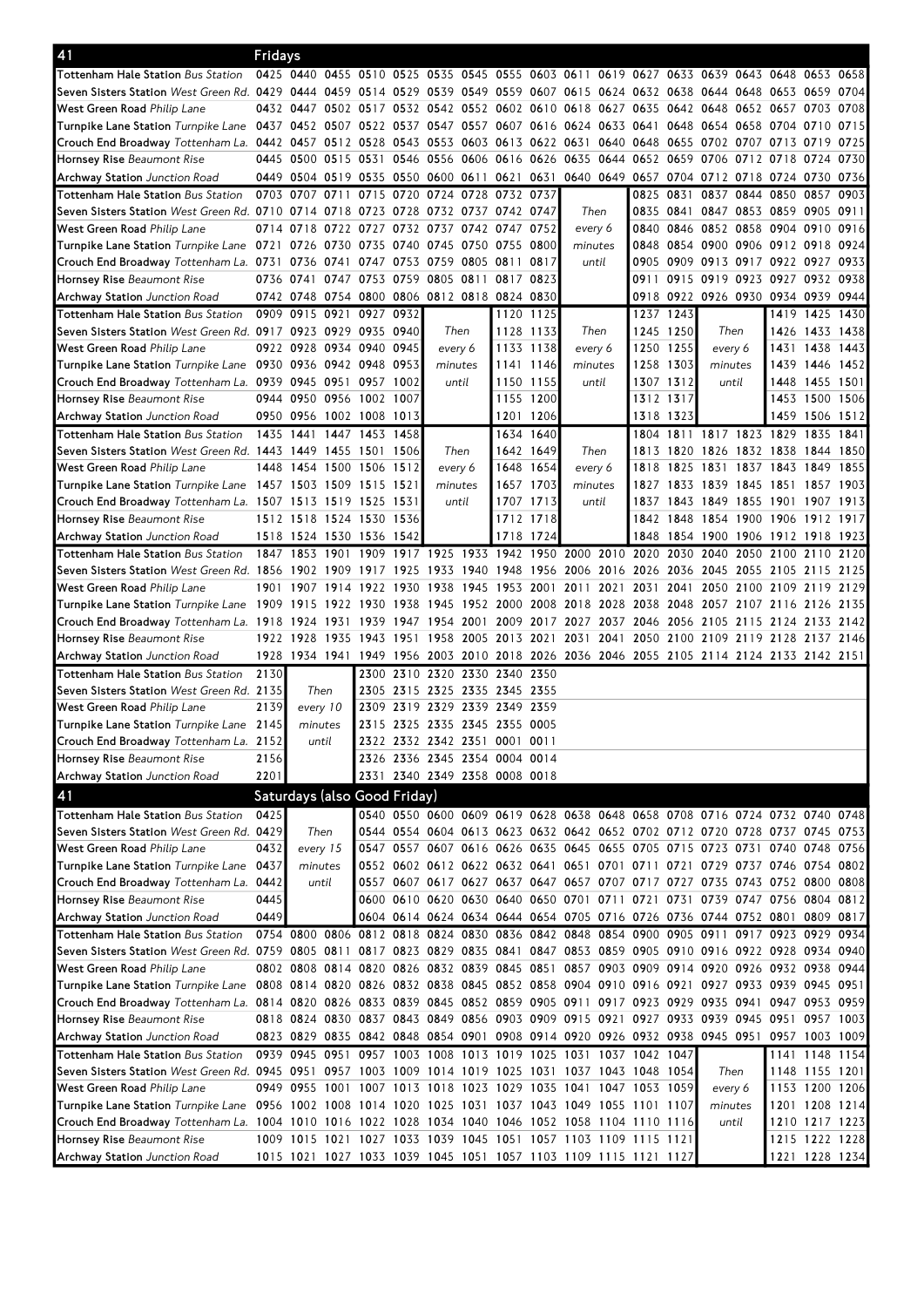| 41                                                                                                                             |           |                |           | Saturdays (also Good Friday) (cont.)       |                |                  |       |                                                                                           |                                  |           |                     |           |                                              |      |                                            |                     |           |      |
|--------------------------------------------------------------------------------------------------------------------------------|-----------|----------------|-----------|--------------------------------------------|----------------|------------------|-------|-------------------------------------------------------------------------------------------|----------------------------------|-----------|---------------------|-----------|----------------------------------------------|------|--------------------------------------------|---------------------|-----------|------|
| <b>Tottenham Hale Station Bus Station</b>                                                                                      |           |                |           | 1159 1204 1210 1215 1220                   |                |                  |       | 1456 1501                                                                                 |                                  |           |                     |           | 1755 1802 1808 1814 1821 1827 1836           |      |                                            |                     |           |      |
| Seven Sisters Station West Green Rd. 1206 1211 1217 1223 1228                                                                  |           |                |           |                                            |                | Then             |       |                                                                                           | 1504 1510                        | Then      |                     | 1804      | 1811                                         |      | 1817 1823 1830 1836                        |                     |           | 1844 |
| West Green Road Philip Lane                                                                                                    | 1211 1216 |                |           | 1222 1228 1233                             |                | every 6          |       |                                                                                           | 1509 1515                        | every 6   |                     | 1809      | 1816                                         |      | 1822 1828 1835                             |                     | 1841      | 1849 |
| Turnpike Lane Station Turnpike Lane 1219 1224 1230 1236 1242                                                                   |           |                |           |                                            |                | minutes          |       |                                                                                           | 1518 1524                        | minutes   |                     | 1818      |                                              |      | 1824 1830 1836 1843 1849                   |                     |           | 1857 |
| Crouch End Broadway Tottenham La. 1228 1233 1239 1245 1251                                                                     |           |                |           |                                            |                |                  | until |                                                                                           | 1527 1533                        | until     |                     | 1827      |                                              |      | 1833 1839 1845 1852 1858                   |                     |           | 1906 |
| Hornsey Rise Beaumont Rise                                                                                                     |           |                |           | 1233 1238 1244 1250 1256                   |                |                  |       |                                                                                           | 1532 1538                        |           |                     |           | 1832 1838 1844 1850 1857 1903 1911           |      |                                            |                     |           |      |
| <b>Archway Station</b> Junction Road                                                                                           |           |                |           | 1239 1244 1250 1256 1302                   |                |                  |       |                                                                                           | 1538 1544                        |           |                     |           | 1838 1844 1850 1856 1903 1909 1917           |      |                                            |                     |           |      |
| <b>Tottenham Hale Station Bus Station</b>                                                                                      | 1844      | 1852           | 1900      | 1908                                       |                |                  |       | 1916 1926 1936 1947 1958                                                                  |                                  |           | 2008 2019 2029 2039 |           |                                              | 2049 | 2100 2110                                  |                     | 2120      | 2130 |
| Seven Sisters Station West Green Rd. 1852 1900                                                                                 |           |                | 1908      | 1916 1924                                  |                |                  |       | 1934 1944 1954 2004                                                                       |                                  | 2014 2025 |                     | 2035      | 2045                                         | 2055 | 2105 2115                                  |                     | 2125 2135 |      |
| West Green Road Philip Lane                                                                                                    |           | 1857 1905      | 1913      | 1921                                       | 1929           | 1939             | 1949  | 1959 2009                                                                                 |                                  | 2019 2029 |                     | 2039      | 2049                                         | 2059 | 2109 2119                                  |                     | 2129      | 2139 |
| Turnpike Lane Station Turnpike Lane 1905 1913 1921                                                                             |           |                |           | 1929                                       | 1937           |                  |       | 1947 1957 2007 2017 2026 2036 2046 2056 2106 2116 2126 2135 2145                          |                                  |           |                     |           |                                              |      |                                            |                     |           |      |
| Crouch End Broadway Tottenham La. 1914 1922                                                                                    |           |                | 1930      | 1938                                       | 1946           | 1956             |       | 2006 2016 2026                                                                            |                                  |           |                     |           | 2035 2045 2054 2104 2114 2124 2133 2142 2152 |      |                                            |                     |           |      |
| Hornsey Rise Beaumont Rise                                                                                                     |           | 1919 1927      | 1935      | 1942 1950 2000 2010                        |                |                  |       | 2020 2030                                                                                 |                                  |           |                     |           | 2039 2049 2058 2108 2118 2128 2137 2146 2156 |      |                                            |                     |           |      |
| <b>Archway Station</b> Junction Road                                                                                           |           | 1925 1933 1941 |           |                                            | 1948 1955 2005 |                  |       | 2015 2025 2035 2044 2054 2103 2113 2123 2133 2142 2151 2201                               |                                  |           |                     |           |                                              |      |                                            |                     |           |      |
| <b>Tottenham Hale Station Bus Station</b>                                                                                      | 2140      |                |           |                                            |                |                  |       | 2300 2310 2320 2330 2340 2350                                                             |                                  |           |                     |           |                                              |      |                                            |                     |           |      |
| Seven Sisters Station West Green Rd. 2145                                                                                      |           | Then           |           |                                            |                |                  |       | 2305 2315 2325 2335 2344 2354                                                             |                                  |           |                     |           |                                              |      |                                            |                     |           |      |
| West Green Road Philip Lane                                                                                                    | 2149      | every 10       |           | 2309                                       | 2319           | 2329             | 2339  | 2348 2358                                                                                 |                                  |           |                     |           |                                              |      |                                            |                     |           |      |
| Turnpike Lane Station Turnpike Lane                                                                                            | 2155      | minutes        |           |                                            |                |                  |       | 2315 2325 2335 2345 2354 0004                                                             |                                  |           |                     |           |                                              |      |                                            |                     |           |      |
| Crouch End Broadway Tottenham La.                                                                                              | 2202      | until          |           |                                            |                |                  |       | 2322 2332 2342 2351 0000 0010                                                             |                                  |           |                     |           |                                              |      |                                            |                     |           |      |
| Hornsey Rise Beaumont Rise                                                                                                     | 2206      |                |           |                                            |                |                  |       | 2326 2336 2345 2354 0003 0013                                                             |                                  |           |                     |           |                                              |      |                                            |                     |           |      |
| Archway Station Junction Road                                                                                                  | 2211      |                |           |                                            |                |                  |       | 2331 2340 2349 2358 0007 0017                                                             |                                  |           |                     |           |                                              |      |                                            |                     |           |      |
| 41                                                                                                                             |           |                |           |                                            |                |                  |       | Sundays and other Public Holidays (except Christmas Day)                                  |                                  |           |                     |           |                                              |      |                                            |                     |           |      |
| <b>Tottenham Hale Station Bus Station</b>                                                                                      | 0425 0445 |                | 0505      | 0525                                       |                |                  |       | 0545 0605 0625 0645 0705 0725 0740 0752 0804 0816 0828 0837 0846 0856                     |                                  |           |                     |           |                                              |      |                                            |                     |           |      |
| Seven Sisters Station West Green Rd. 0429 0449                                                                                 |           |                | 0509 0529 |                                            |                |                  |       | 0549 0609 0629 0649 0709 0729 0744 0756 0808 0820 0832 0841                               |                                  |           |                     |           |                                              |      |                                            |                     | 0850 0900 |      |
| West Green Road Philip Lane                                                                                                    |           |                |           |                                            |                |                  |       | 0432 0452 0512 0532 0552 0612 0632 0652 0712                                              |                                  | 0732 0747 |                     | 0759 0811 |                                              |      | 0823 0835 0844 0854                        |                     |           | 0904 |
| Turnpike Lane Station Turnpike Lane 0437 0457 0517 0537 0557 0618 0638 0658 0718 0738 0753 0805 0817 0829 0841 0850 0900 0910  |           |                |           |                                            |                |                  |       |                                                                                           |                                  |           |                     |           |                                              |      |                                            |                     |           |      |
| Crouch End Broadway Tottenham La. 0442 0502 0522 0542 0602 0623 0643 0703 0723 0744 0759 0811                                  |           |                |           |                                            |                |                  |       |                                                                                           |                                  |           |                     |           |                                              |      | 0823 0835 0847 0857 0907 0917              |                     |           |      |
| Hornsey Rise Beaumont Rise                                                                                                     |           | 0445 0505      |           |                                            |                |                  |       | 0525 0545 0605 0626 0646 0706 0727 0748 0803 0815 0827 0839 0851 0901 0911 0921           |                                  |           |                     |           |                                              |      |                                            |                     |           |      |
| <b>Archway Station</b> Junction Road                                                                                           |           |                |           |                                            |                |                  |       | 0449 0509 0529 0549 0609 0630 0650 0710 0731 0752 0808 0820 0832 0844 0856 0906 0916 0926 |                                  |           |                     |           |                                              |      |                                            |                     |           |      |
| <b>Tottenham Hale Station Bus Station</b>                                                                                      | 0906 0915 |                |           |                                            |                |                  |       | 0924 0933 0943 0953 1002 1012 1022 1031 1040 1049                                         |                                  |           |                     |           | 1059                                         | 1109 | 1118 1128                                  |                     | 1136      | 1145 |
| Seven Sisters Station West Green Rd. 0910 0920                                                                                 |           |                |           |                                            |                |                  |       | 0929 0938 0948 0958 1008 1018 1028 1037 1046 1055 1105                                    |                                  |           |                     |           |                                              | 1115 | 1125 1135 1143 1152                        |                     |           |      |
| West Green Road Philip Lane                                                                                                    | 0914 0924 |                |           | 0933 0942 0952                             |                | 1002             | 1012  | 1022 1032                                                                                 |                                  | 1041      | 1050                | 1059      | 1109                                         | 1119 | 1129 1139                                  |                     | 1147      | 1156 |
| Turnpike Lane Station Turnpike Lane 0920 0930                                                                                  |           |                |           | 0939 0949 0959                             |                |                  |       | 1009 1019 1029 1039 1048 1057 1106 1116 1126 1136 1146 1155 1204                          |                                  |           |                     |           |                                              |      |                                            |                     |           |      |
| Crouch End Broadway Tottenham La. 0927 0937                                                                                    |           |                |           |                                            |                |                  |       | 0947 0957 1007 1017 1027 1037 1047 1057 1106 1115 1125                                    |                                  |           |                     |           |                                              | 1135 | 1145 1155 1204 1214                        |                     |           |      |
| Hornsey Rise Beaumont Rise                                                                                                     | 0931 0941 |                | 0951      | 1001                                       | 1011 1021      |                  |       | 1031 1041 1051 1101 1110 1120 1130 1140 1150 1200 1209 1219                               |                                  |           |                     |           |                                              |      |                                            |                     |           |      |
| <b>Archway Station</b> Junction Road                                                                                           |           |                |           |                                            |                |                  |       | 0936 0946 0956 1006 1016 1026 1036 1046 1056 1106 1116 1126 1136 1146 1156 1206 1215 1225 |                                  |           |                     |           |                                              |      |                                            |                     |           |      |
| <b>Tottenham Hale Station Bus Station</b>                                                                                      |           |                |           | 1154 1203 1212 1221 1230                   |                |                  |       |                                                                                           | 1500 1510 1520                   |           |                     |           | 1620                                         | 1630 | 1640 1650 1700                             |                     |           | 1710 |
| Seven Sisters Station West Green Rd. 1201 1211                                                                                 |           |                |           | 1220 1229 1239<br>1206 1216 1225 1234 1244 |                | Then<br>every 10 |       |                                                                                           | 1509 1518 1528<br>1514 1523 1533 |           | Then<br>every 10    |           | 1628                                         | 1638 | 1648 1658<br>1633 1643 1653 1703 1713 1723 |                     | 1708      | 1718 |
| West Green Road Philip Lane<br>Turnpike Lane Station Turnpike Lane 1214 1224 1234 1243 1253                                    |           |                |           |                                            |                | minutes          |       |                                                                                           | 1523 1532 1541                   |           | minutes             |           | 1641                                         |      | 1651 1701 1711 1721 1731                   |                     |           |      |
| Crouch End Broadway Tottenham La. 1224 1234 1244 1254 1304                                                                     |           |                |           |                                            |                |                  | until |                                                                                           | 1534 1543 1552                   |           | until               |           |                                              |      | 1652 1701 1711 1721 1731 1741              |                     |           |      |
| Hornsey Rise Beaumont Rise                                                                                                     |           |                |           | 1229 1239 1249 1259 1309                   |                |                  |       |                                                                                           | 1539 1548 1557                   |           |                     |           |                                              |      | 1657 1706 1716 1726 1736 1746              |                     |           |      |
| <b>Archway Station</b> Junction Road                                                                                           |           |                |           | 1235 1245 1255 1305 1315                   |                |                  |       |                                                                                           | 1545 1554 1603                   |           |                     |           |                                              |      | 1703 1712 1722 1732 1742 1752              |                     |           |      |
| <b>Tottenham Hale Station Bus Station</b>                                                                                      |           |                |           |                                            |                |                  |       | 1720 1730 1740 1750 1800 1810 1820 1830 1840 1850 1900 1910                               |                                  |           |                     |           |                                              |      |                                            | 2000 2010 2020 2030 |           |      |
| Seven Sisters Station West Green Rd. 1728 1738 1747 1757 1806 1816 1826 1836 1846 1856 1906 1916                               |           |                |           |                                            |                |                  |       |                                                                                           |                                  |           |                     |           | Then                                         |      |                                            | 2006 2015 2025 2035 |           |      |
| West Green Road Philip Lane                                                                                                    |           |                |           |                                            |                |                  |       | 1733 1743 1752 1802 1811 1821 1831 1841 1851 1901 1910 1920                               |                                  |           |                     |           | every 10                                     |      |                                            | 2010 2019 2029 2039 |           |      |
| Turnpike Lane Station Turnpike Lane 1741 1751 1800 1810 1819 1829 1839 1849 1859 1908 1917 1927                                |           |                |           |                                            |                |                  |       |                                                                                           |                                  |           |                     |           | minutes                                      |      |                                            | 2017 2026 2036 2046 |           |      |
| Crouch End Broadway Tottenham La. 1750 1800 1809 1819 1828 1838 1848 1858 1908 1917 1926 1935                                  |           |                |           |                                            |                |                  |       |                                                                                           |                                  |           |                     |           | until                                        |      |                                            | 2025 2034 2043 2053 |           |      |
| Hornsey Rise Beaumont Rise                                                                                                     |           |                |           |                                            |                |                  |       | 1755 1805 1814 1824 1833 1842 1852 1902 1912 1921 1930 1939                               |                                  |           |                     |           |                                              |      |                                            | 2029 2038 2047 2057 |           |      |
| <b>Archway Station</b> Junction Road                                                                                           |           |                |           |                                            |                |                  |       | 1801 1811 1820 1829 1838 1847 1857 1907 1917 1926 1935 1944                               |                                  |           |                     |           |                                              |      |                                            | 2034 2043 2052 2102 |           |      |
| Tottenham Hale Station Bus Station                                                                                             |           |                |           |                                            |                |                  |       | 2040 2050 2100 2110 2120 2130 2140 2150 2200 2210 2220 2230 2240 2250 2300 2310 2320 2330 |                                  |           |                     |           |                                              |      |                                            |                     |           |      |
| Seven Sisters Station West Green Rd. 2045 2055 2105 2115 2125 2135 2145 2155 2205 2215 2225 2235 2244 2254 2304 2314 2324 2334 |           |                |           |                                            |                |                  |       |                                                                                           |                                  |           |                     |           |                                              |      |                                            |                     |           |      |
| West Green Road Philip Lane                                                                                                    |           |                |           |                                            |                |                  |       | 2049 2059 2109 2119 2129 2139 2149 2159 2209 2218 2228 2238 2247 2257 2307 2317 2327 2337 |                                  |           |                     |           |                                              |      |                                            |                     |           |      |
| Turnpike Lane Station Turnpike Lane 2056 2105 2115 2125 2135 2145 2155 2205 2215 2224 2234 2244 2253 2303 2313 2323 2332 2342  |           |                |           |                                            |                |                  |       |                                                                                           |                                  |           |                     |           |                                              |      |                                            |                     |           |      |
| Crouch End Broadway Tottenham La. 2103 2112 2122 2132 2142 2151 2201 2211 2221 2230 2240 2250 2259 2309 2319 2329 2338 2348    |           |                |           |                                            |                |                  |       |                                                                                           |                                  |           |                     |           |                                              |      |                                            |                     |           |      |
| Hornsey Rise Beaumont Rise                                                                                                     |           |                |           |                                            |                |                  |       | 2107 2116 2126 2136 2146 2155 2205 2215 2225 2234 2244 2254 2303 2313 2322 2332 2341 2351 |                                  |           |                     |           |                                              |      |                                            |                     |           |      |
| Archway Station Junction Road                                                                                                  |           |                |           |                                            |                |                  |       | 2112 2121 2131 2141 2151 2200 2210 2220 2230 2239 2249 2258 2307 2317 2326 2336 2345 2355 |                                  |           |                     |           |                                              |      |                                            |                     |           |      |
| <b>Tottenham Hale Station Bus Station</b>                                                                                      | 2340 2350 |                |           |                                            |                |                  |       |                                                                                           |                                  |           |                     |           |                                              |      |                                            |                     |           |      |
| Seven Sisters Station West Green Rd. 2344 2354                                                                                 |           |                |           |                                            |                |                  |       |                                                                                           |                                  |           |                     |           |                                              |      |                                            |                     |           |      |
| West Green Road Philip Lane                                                                                                    |           | 2347 2357      |           |                                            |                |                  |       |                                                                                           |                                  |           |                     |           |                                              |      |                                            |                     |           |      |
| Turnpike Lane Station Turnpike Lane 2352 0002                                                                                  |           |                |           |                                            |                |                  |       |                                                                                           |                                  |           |                     |           |                                              |      |                                            |                     |           |      |
| Crouch End Broadway Tottenham La. 2358 0008                                                                                    |           |                |           |                                            |                |                  |       |                                                                                           |                                  |           |                     |           |                                              |      |                                            |                     |           |      |
| Hornsey Rise Beaumont Rise                                                                                                     | 0001 0011 |                |           |                                            |                |                  |       |                                                                                           |                                  |           |                     |           |                                              |      |                                            |                     |           |      |
| Archway Station Junction Road                                                                                                  | 0005 0015 |                |           |                                            |                |                  |       |                                                                                           |                                  |           |                     |           |                                              |      |                                            |                     |           |      |

Operated by Arriva London **WWW.londonbusroutes.net** 26.3.22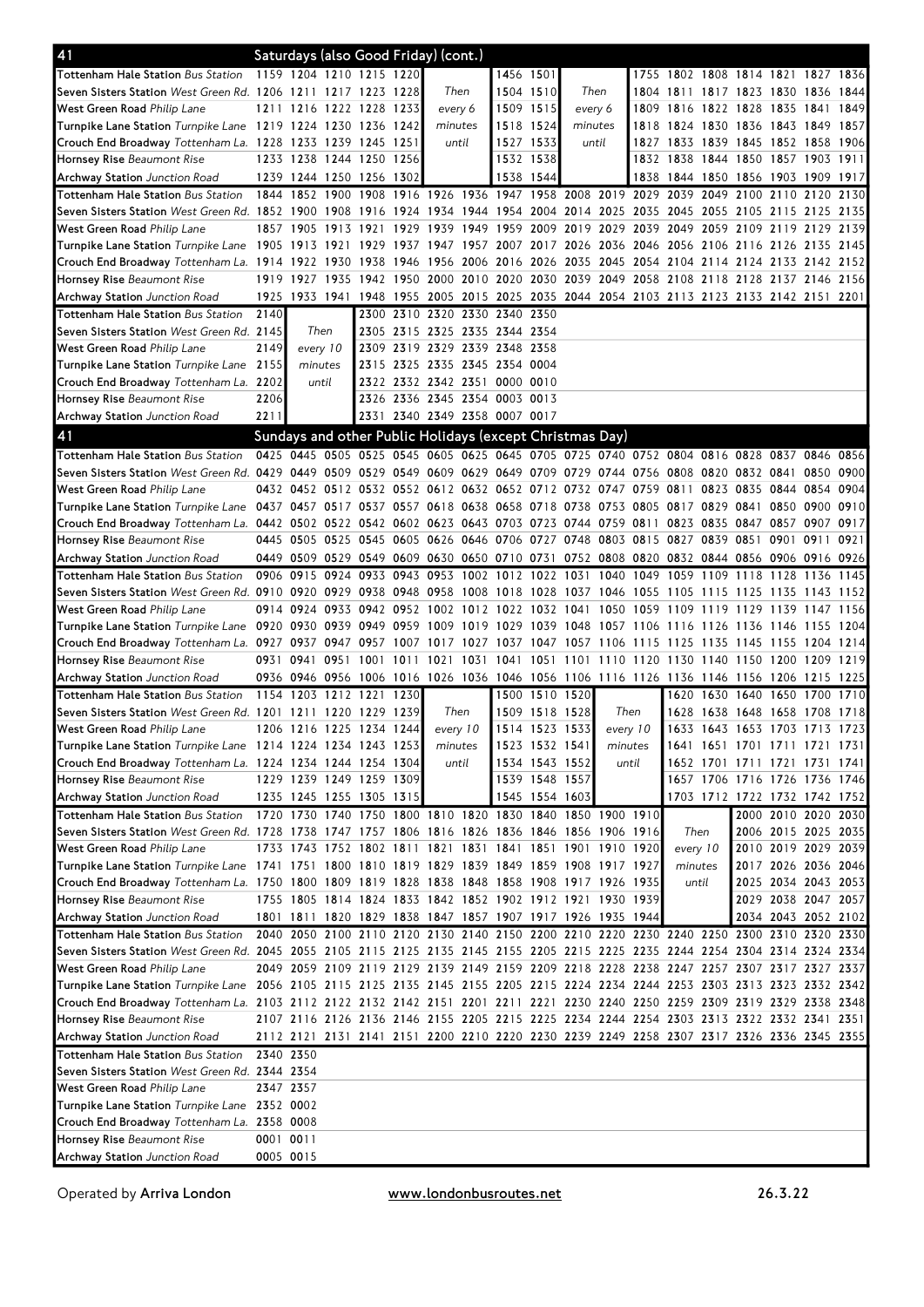## 41 Archway – Turnpike Lane – Tottenham Hale

| 41                                                                                          | <b>Mondays to Thursdays</b> |                     |           |                                    |           |                     |           |                     |           |                                                                            |                |           |           |                                    |                |                          |           |      |
|---------------------------------------------------------------------------------------------|-----------------------------|---------------------|-----------|------------------------------------|-----------|---------------------|-----------|---------------------|-----------|----------------------------------------------------------------------------|----------------|-----------|-----------|------------------------------------|----------------|--------------------------|-----------|------|
| Archway Station Tollhouse Way                                                               |                             |                     |           |                                    |           |                     |           |                     |           | 0545 0555 0605 0615 0625 0634 0643 0651 0659 0705 0710 0715 0720 0725 0731 |                |           |           |                                    |                | 0736 0741                |           | 0746 |
| Hornsey Rise Beaumont Rise                                                                  |                             | 0549 0559 0609 0619 |           |                                    | 0629      |                     |           |                     |           | 0638 0648 0656 0704 0710 0715 0720                                         |                |           | 0725      | 0730                               | 0736 0741      |                          | 0746 0752 |      |
| Crouch End Broadway Tottenham La. 0552                                                      |                             | 0602 0612 0622      |           |                                    |           | 0632 0642 0652 0700 |           |                     | 0708      | 0714                                                                       | 0719           | 0724      | 0729      | 0734                               | 0740 0745      |                          | 0750      | 0756 |
| Turnpike Lane Station Green Lanes                                                           | 0559                        | 0609                | 0619      | 0630                               | 0640      | 0650                | 0700      | 0709                | 0717      | 0723                                                                       | 28<br>07       | 0733      | 0739      | 0744                               | 0750 0756      |                          | 0802      | 0808 |
| West Green Road Philip Lane                                                                 |                             | 0603 0613           |           | 0623 0634 0645                     |           | 0655 0705           |           | 0714                | 0722      | 0728                                                                       | 0733           | 0738      | 0744      | 0750                               |                | 0756 0802 0808           |           | 0814 |
| Seven Sisters Station West Green Rd.                                                        | 0606                        | 0616                | 0627      | 0638                               | 0649      | 0659                | 0709      | 0718                | 0726      | 0732 0737                                                                  |                | 0743      | 0749      | 0755                               | 0802 0808      |                          | 0814      | 0820 |
| <b>Tottenham Hale Station Bus Station</b>                                                   | 0610                        | 0621                |           | 0632 0643 0654 0704 0714 0723 0731 |           |                     |           |                     |           |                                                                            | 0737 0743 0749 |           | 0755      | 0801                               |                | 0808 0814 0820 0826      |           |      |
| <b>Archway Station Tollhouse Way</b>                                                        | 0751                        |                     |           |                                    | 0833 0839 |                     |           | 1027                | 1033      |                                                                            |                | 1215      | 1221      |                                    |                | 1333 1338                |           | 1344 |
| Hornsey Rise Beaumont Rise                                                                  | 0757                        | Then                |           |                                    | 0839 0845 | Then                |           |                     | 1033 1039 | Then                                                                       |                | 1221      | 1227      | Then                               |                | 1339                     | 1344 1350 |      |
| Crouch End Broadway Tottenham La.                                                           | 0802                        | every 6             |           |                                    | 0844 0850 | every 6             |           |                     | 1038 1044 | every 6                                                                    |                | 1226 1232 |           | every 6                            |                | 1344                     | 1349 1355 |      |
| Turnpike Lane Station Green Lanes                                                           | 0814                        | minutes             |           |                                    | 0856 0902 | minutes             |           | 1050                | 1055      | minutes                                                                    |                | 1237      | 1244      | minutes                            |                | 1356                     | 1402      | 1408 |
| West Green Road Philip Lane                                                                 | 0820                        | until               |           |                                    | 0902 0908 | until               |           | 1056                | 1101      | until                                                                      |                | 1243      | 1250      | until                              |                | 1402                     | 1408      | 1414 |
| Seven Sisters Station West Green Rd.                                                        | 0826                        |                     |           |                                    | 0908 0913 |                     |           | 1101                | 1106      |                                                                            |                | 1248      | 1255      |                                    |                | 1407 1413                |           | 1419 |
| <b>Tottenham Hale Station Bus Station</b>                                                   | 0832                        |                     |           | 0914 0919                          |           |                     |           | 1107                | 1112      |                                                                            |                | 1254 1301 |           |                                    |                | 1413                     | 1419      | 1425 |
| <b>Archway Station Tollhouse Way</b>                                                        |                             | 1350 1356 1402 1407 |           |                                    |           | 1413 1419 1424 1430 |           |                     |           | 1436 1441 1446 1451                                                        |                |           | 1456 1501 |                                    | 1506 1511      |                          | 1517      | 1523 |
| Hornsey Rise Beaumont Rise                                                                  | 1356                        | 1402 1408 1413      |           |                                    | 1419      | 1425                | 1430 1436 |                     |           | 1442 1447 1452                                                             |                |           |           | 1457 1502 1507 1512 1518           |                |                          | 1524 1530 |      |
| Crouch End Broadway Tottenham La. 1401                                                      |                             | 1407                | 1413      | 1418                               | 1424      | 1430                | 1435      | 1441                | 1447      | 1452                                                                       |                | 1502      | 1507      | 1512                               | 1518           | 1524                     | 1530      | 1536 |
| Turnpike Lane Station Green Lanes                                                           | 1414                        | 1420                | 1426      | 1431                               | 1437      | 1443                | 1448      | 1454                | 1500      | 1505                                                                       | 1510           | 1516      | 1522      | 1528                               | 1534           | 1540                     | 1546      | 1552 |
| West Green Road Philip Lane                                                                 | 1420                        | 1426                | 1432      | 1437                               | 1443      | 1449                | 1454      | 1500                | 1506      | 1511                                                                       | 1517           | 1523      | 1529      | 1535                               | 1541 1547      |                          | 1553      | 1559 |
| Seven Sisters Station West Green Rd. 1425                                                   |                             | 1431                | 1437      | 1442                               | 1448      |                     | 1454 1500 | 1506                | 1512      | 1517 1523                                                                  |                | 1529      | 1535      | 1541                               | 1547 1553      |                          | 1559      | 1605 |
| Tottenham Hale Station Bus Station                                                          | 1431                        |                     |           |                                    |           |                     |           |                     |           | 1437 1443 1448 1454 1500 1506 1512 1518 1523 1529 1535                     |                |           |           | 1541 1547 1553 1559                |                |                          | 1606      | 1612 |
| <b>Archway Station Tollhouse Way</b>                                                        | 1529                        |                     |           | 1659                               |           | 1706 1712 1718      |           |                     |           | 1748                                                                       | 1754           | 1800      | 1806      | 1812                               | 1818           | 1824                     | 1830      | 1836 |
| Hornsey Rise Beaumont Rise                                                                  | 1536                        | Then                |           | 1706                               |           | 1713 1719 1725      |           | Then                |           | 1755                                                                       | 1801           |           | 1807 1813 | 1819                               | 1825 1831      |                          | 1837      | 1843 |
| Crouch End Broadway Tottenham La.                                                           | 1542                        | every 6             |           | 1712                               |           | 1718 1724 1730      |           | every 6             |           | 1800                                                                       | 1806           | 1812      | 1818      | 1824                               | 1830 1836      |                          | 1842      | 1848 |
| Turnpike Lane Station Green Lanes                                                           | 1558                        | minutes             |           | 1728                               |           | 1734 1740 1745      |           | minutes             |           | 1815                                                                       | 1821           | 1826      | 1832 1838 |                                    | 1844 1849      |                          | 1855      | 1901 |
| West Green Road Philip Lane                                                                 | 1605                        | until               |           | 1735                               | 1741      | 1746 1751           |           | until               |           | 1821                                                                       | 1827           | 1832      | 1838      | 1844                               | 1850           | 1855                     | 1901      | 1907 |
| Seven Sisters Station West Green Rd. 1611                                                   |                             |                     |           | 1741                               |           | 1747 1752 1757      |           |                     |           |                                                                            | 1827 1833      | 1838      | 1844      |                                    | 1850 1856 1901 |                          | 1906      | 1912 |
| <b>Tottenham Hale Station Bus Station</b>                                                   | 1618                        |                     |           | 1748                               |           | 1754 1759 1804      |           |                     |           |                                                                            |                |           |           | 1834 1839 1844 1850 1856 1901 1906 |                |                          | 1911      | 1917 |
| <b>Archway Station</b> Tollhouse Way                                                        |                             | 1842 1848           |           | 1854 1900                          | 1906      | 1912                | 1918      | 1924                | 1930      | 1936                                                                       | 1942           | 1948      | 1955      | 2002                               | 2010           | 2018                     | 2026      | 2035 |
| Hornsey Rise Beaumont Rise                                                                  | 1848                        | 1854 1900           |           | 1906                               | 1912      | 1918                | 1924      | 1930                | 1936      |                                                                            | 1942 1948      | 1954      | 2001      | 2008                               | 2015 2023      |                          | 2031      | 2040 |
| Crouch End Broadway Tottenham La. 1853                                                      |                             | 1859                | 1905      | 1911                               | 1917      | 1923                | 1929      | 1935                | 1941      | 1947                                                                       | 1952           | 1958      | 2005      | 2012                               | 2019           | 2027                     | 2035      | 2044 |
| Turnpike Lane Station Green Lanes                                                           | 1906                        | 1911                | 1917      | 1923                               | 1929      | 1934                | 1940      | 1946                | 1952      | 1958                                                                       | 2003           | 2009      | 2016      | 2022                               | 2029 2037      |                          | 2044      | 2053 |
| <b>West Green Road</b> Philip Lane                                                          |                             | 1912 1917           | 1923 1929 |                                    | 1935      |                     |           | 1940 1945 1951 1957 |           |                                                                            | 2003 2008 2014 |           | 2021      |                                    |                | 2027 2034 2042 2049      |           | 2058 |
| Seven Sisters Station West Green Rd. 1917 1922 1928 1934 1940                               |                             |                     |           |                                    |           | 1945 1950           |           | 1955                | 2001      |                                                                            | 2007 2012 2018 |           | 2025      | 2031                               | 2038 2046      |                          | 2053      | 2102 |
| Tottenham Hale Station Bus Station                                                          |                             | 1922 1927 1933 1939 |           |                                    | 1945      |                     |           |                     |           | 1950 1955 2000 2006 2012 2017 2023 2030 2036 2043 2051                     |                |           |           |                                    |                |                          | 2058 2107 |      |
| <b>Archway Station Tollhouse Way</b>                                                        | 2045                        | 2055                |           | 2105 2115                          | 2125      | 2135                | 2145      | 2155 2205           |           | 2215 2225                                                                  |                |           |           | 2325                               | 2335 2345      |                          | 2355      | 0005 |
| Hornsey Rise Beaumont Rise                                                                  | 2050                        | 2100                | 2110      | 2120                               | 2130      |                     | 2140 2150 | 2200                | 2210      | 2220 2230                                                                  |                | Then      |           | 2330                               | 2340 2350      |                          | 0000      | 0009 |
| Crouch End Broadway Tottenham La. 2054                                                      |                             | 2104                | 2114      | 2124                               | 2134      | 2144                | 2154      | 2204                | 2214      | 2224                                                                       | 2234           | every 10  |           | 2334                               | 2343 2353      |                          | 0003      | 0012 |
| Turnpike Lane Station Green Lanes                                                           |                             |                     |           |                                    |           |                     |           |                     |           | 2103 2113 2123 2133 2143 2153 2203 2213 2223 2233 2242                     |                | minutes   |           |                                    |                | 2342 2351 0001 0010 0019 |           |      |
| West Green Road Philip Lane                                                                 |                             |                     |           |                                    |           |                     |           |                     |           | 2108 2118 2128 2138 2148 2157 2207 2217 2227 2237 2246                     |                | until     |           |                                    |                | 2346 2355 0005 0014 0023 |           |      |
| Seven Sisters Station West Green Rd. 2112 2122 2132 2142 2152 2201 2211 2220 2230 2240 2249 |                             |                     |           |                                    |           |                     |           |                     |           |                                                                            |                |           |           |                                    |                | 2349 2358 0008 0017 0026 |           |      |
| Tottenham Hale Station Bus Station                                                          |                             |                     |           |                                    |           |                     |           |                     |           | 2117 2127 2137 2147 2157 2206 2216 2225 2235 2245 2254                     |                |           |           |                                    |                | 2354 0003 0012 0021 0030 |           |      |
| Archway Station Tollhouse Way                                                               |                             | 0025 0045 0105 0125 |           |                                    |           |                     |           |                     |           |                                                                            |                |           |           |                                    |                |                          |           |      |
| Hornsey Rise Beaumont Rise                                                                  |                             | 0029 0049 0109 0129 |           |                                    |           |                     |           |                     |           |                                                                            |                |           |           |                                    |                |                          |           |      |
| Crouch End Broadway Tottenham La.                                                           |                             | 0032 0052 0112 0132 |           |                                    |           |                     |           |                     |           |                                                                            |                |           |           |                                    |                |                          |           |      |
| Turnpike Lane Station Green Lanes                                                           |                             | 0039 0059 0118 0138 |           |                                    |           |                     |           |                     |           |                                                                            |                |           |           |                                    |                |                          |           |      |
| West Green Road Philip Lane                                                                 |                             | 0043 0102 0121 0141 |           |                                    |           |                     |           |                     |           |                                                                            |                |           |           |                                    |                |                          |           |      |
| Seven Sisters Station West Green Rd. 0046 0105 0124 0143                                    |                             |                     |           |                                    |           |                     |           |                     |           |                                                                            |                |           |           |                                    |                |                          |           |      |
| Tottenham Hale Station Bus Station                                                          |                             | 0050 0109 0128 0147 |           |                                    |           |                     |           |                     |           |                                                                            |                |           |           |                                    |                |                          |           |      |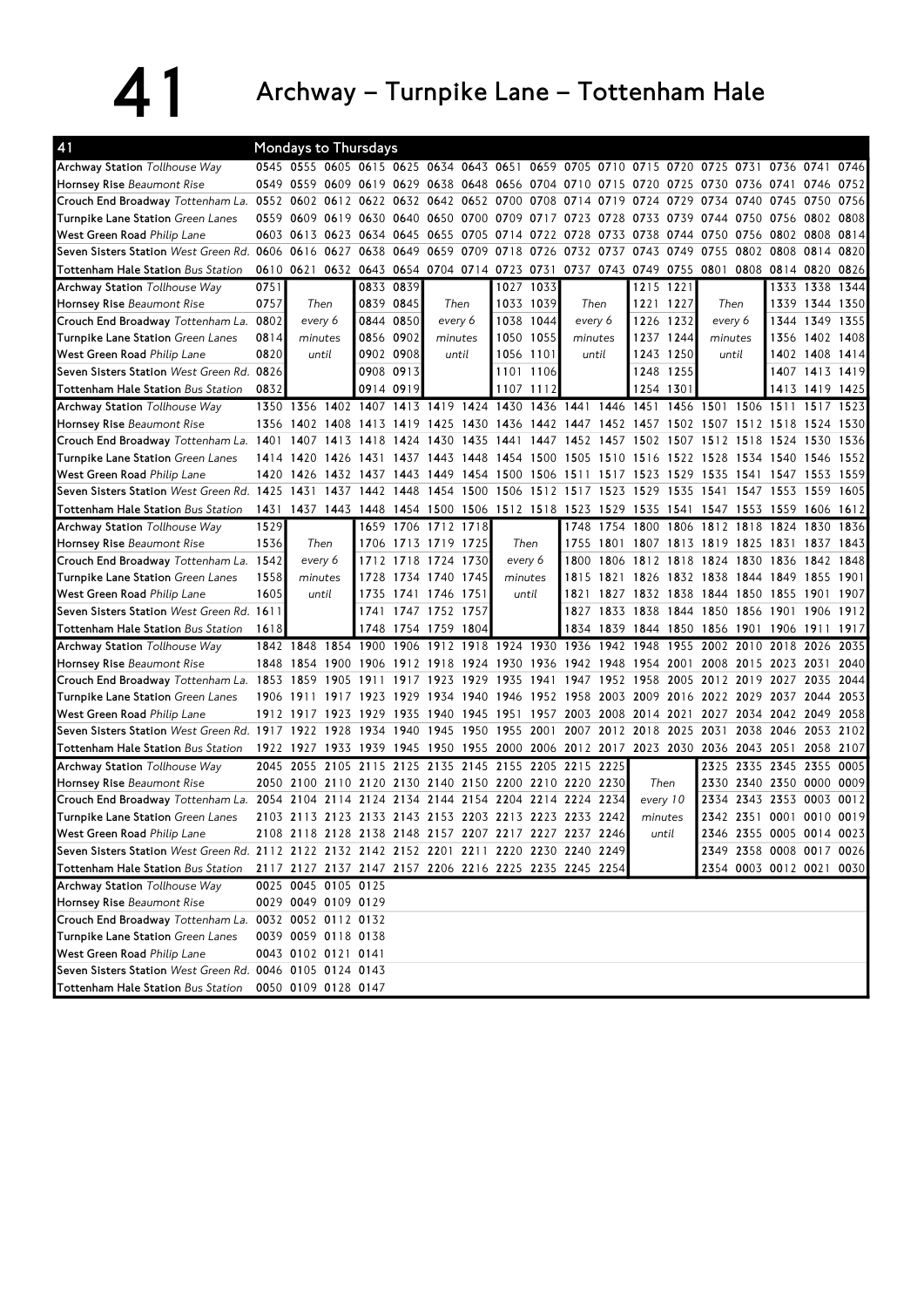| 41                                                                                                              | Fridays        |                                               |           |                |      |                          |      |                |           |                                                                                           |                |           |           |                                    |           |                                              |           |                |
|-----------------------------------------------------------------------------------------------------------------|----------------|-----------------------------------------------|-----------|----------------|------|--------------------------|------|----------------|-----------|-------------------------------------------------------------------------------------------|----------------|-----------|-----------|------------------------------------|-----------|----------------------------------------------|-----------|----------------|
| <b>Archway Station</b> Tollhouse Way                                                                            |                |                                               |           |                |      |                          |      |                |           | 0545 0555 0605 0615 0625 0634 0643 0651 0659 0705 0710 0715 0720 0725 0731 0736 0741      |                |           |           |                                    |           |                                              |           | 0746           |
| Hornsey Rise Beaumont Rise                                                                                      |                |                                               |           |                |      |                          |      |                |           | 0549 0559 0609 0619 0629 0638 0648 0656 0704 0710 0715 0720 0725 0730 0736 0741 0746 0752 |                |           |           |                                    |           |                                              |           |                |
| Crouch End Broadway Tottenham La. 0552 0602 0612 0622 0632 0642 0652 0700 0708 0714                             |                |                                               |           |                |      |                          |      |                |           |                                                                                           | 0719           | 0724      | 0729      | 0734                               | 0740      | 0745                                         | 0750      | 0756           |
| Turnpike Lane Station Green Lanes                                                                               |                |                                               |           |                |      |                          |      |                |           | 0559 0609 0619 0630 0640 0650 0700 0709 0717 0723 0728 0733                               |                |           |           |                                    |           | 0739 0744 0750 0756 0802                     |           | 0808           |
| West Green Road Philip Lane                                                                                     |                | 0603 0613 0623 0634 0645                      |           |                |      |                          |      |                |           | 0655 0705 0714 0722 0728 0733 0738                                                        |                |           |           |                                    |           | 0744 0750 0756 0802 0808 0814                |           |                |
| Seven Sisters Station West Green Rd. 0606 0616                                                                  |                |                                               | 0627      | 0638 0649      |      | 0659 0709 0718 0726      |      |                |           | 0732 0737                                                                                 |                | 0743      | 0749      | 0755                               |           | 0802 0808 0814                               |           | 0820           |
| Tottenham Hale Station Bus Station                                                                              |                | 0610 0621 0632 0643 0654 0704 0714 0723 0731  |           |                |      |                          |      |                |           |                                                                                           |                |           |           |                                    |           | 0737 0743 0749 0755 0801 0808 0814 0820      |           | 0826           |
| Archway Station Tollhouse Way                                                                                   | 0751           |                                               |           | 0833 0839      |      |                          |      |                | 1027 1033 |                                                                                           |                |           | 1215 1221 |                                    |           |                                              |           | 1333 1338 1344 |
| Hornsey Rise Beaumont Rise                                                                                      | 0757           | Then                                          |           | 0839 0845      |      | Then                     |      |                | 1033 1039 | Then                                                                                      |                |           | 1221 1227 | Then                               |           | 1339                                         |           | 1344 1350      |
| Crouch End Broadway Tottenham La.                                                                               | 0802           | every 6                                       |           | 0844 0850      |      | every 6                  |      |                | 1038 1044 | every 6                                                                                   |                |           | 1226 1232 | every 6                            |           |                                              | 1344 1349 | 1355           |
| Turnpike Lane Station Green Lanes                                                                               | 0814           | minutes                                       |           | 0856 0902      |      | minutes                  |      |                | 1050 1055 | minutes                                                                                   |                |           | 1237 1244 | minutes                            |           |                                              |           | 1356 1402 1408 |
| West Green Road Philip Lane                                                                                     | 0820           | until                                         |           | 0902 0908      |      | until                    |      |                | 1056 1101 | until                                                                                     |                |           | 1243 1250 | until                              |           |                                              |           | 1402 1408 1414 |
| Seven Sisters Station West Green Rd. 0826                                                                       |                |                                               |           | 0908 0913      |      |                          |      |                | 1101 1106 |                                                                                           |                |           | 1248 1255 |                                    |           |                                              |           | 1407 1413 1419 |
| Tottenham Hale Station Bus Station                                                                              | 0832           |                                               |           | 0914 0919      |      |                          |      |                | 1107 1112 |                                                                                           |                |           | 1254 1301 |                                    |           |                                              |           | 1413 1419 1425 |
| <b>Archway Station Tollhouse Way</b>                                                                            |                |                                               |           |                |      |                          |      |                |           | 1350 1356 1402 1407 1413 1419 1424 1430 1436 1441 1446 1451                               |                |           |           |                                    |           | 1456 1501 1506 1511 1517                     |           | 1523           |
| Hornsey Rise Beaumont Rise                                                                                      |                | 1356 1402 1408 1413 1419                      |           |                |      |                          |      |                |           | 1425 1430 1436 1442 1447 1452 1457 1502 1507 1512 1518 1524 1530                          |                |           |           |                                    |           |                                              |           |                |
| Crouch End Broadway Tottenham La.                                                                               | 1401           | 1407                                          | 1413 1418 |                | 1424 | 1430 1435 1441           |      |                | 1447      |                                                                                           | 1452 1457      |           |           |                                    |           | 1502 1507 1512 1518 1524 1530                |           | 1536           |
| Turnpike Lane Station Green Lanes                                                                               |                |                                               |           |                |      |                          |      |                |           | 1414 1420 1426 1431 1437 1443 1448 1454 1500 1505 1510 1516                               |                |           |           |                                    |           | 1522 1528 1534 1540 1546                     |           | 1552           |
|                                                                                                                 | 1420           |                                               |           | 1432 1437 1443 |      | 1449 1454 1500 1506      |      |                |           | 1511                                                                                      |                |           |           |                                    |           | 1535 1541 1547 1553                          |           | 1559           |
| West Green Road Philip Lane<br>Seven Sisters Station West Green Rd. 1425                                        |                | 1426<br>1431 1437 1442 1448                   |           |                |      |                          |      |                |           | 1454 1500 1506 1512 1517 1523                                                             | 1517 1523      |           | 1529      |                                    |           | 1547 1553                                    |           | 1605           |
|                                                                                                                 |                |                                               |           |                |      |                          |      |                |           |                                                                                           |                | 1529      | 1535      | 1541                               |           |                                              | 1559      |                |
| Tottenham Hale Station Bus Station                                                                              |                |                                               |           |                |      |                          |      |                |           | 1431 1437 1443 1448 1454 1500 1506 1512 1518 1523 1529                                    |                | 1535      | 1541      |                                    |           | 1547 1553 1559 1606                          |           | 1612           |
| <b>Archway Station Tollhouse Way</b>                                                                            | 1529           |                                               |           |                |      | 1659 1706 1712           | 1718 |                |           |                                                                                           | 1748 1754      | 1800      |           | 1806 1812 1818                     |           | 1824 1830                                    |           | 1836           |
| Hornsey Rise Beaumont Rise                                                                                      | 1536           | Then                                          |           |                |      | 1706 1713 1719 1725      |      | Then           |           |                                                                                           |                |           |           |                                    |           | 1755 1801 1807 1813 1819 1825 1831 1837 1843 |           |                |
| Crouch End Broadway Tottenham La. 1542                                                                          |                | every 6                                       |           |                |      | 1712 1718 1724 1730      |      | every 6        |           |                                                                                           |                |           |           |                                    |           | 1800 1806 1812 1818 1824 1830 1836 1842 1848 |           |                |
| Turnpike Lane Station Green Lanes                                                                               | 1558           | minutes                                       |           | 1728           |      | 1734 1740 1745           |      | minutes        |           |                                                                                           | 1815 1821 1826 |           |           |                                    |           | 1832 1838 1844 1849 1855 1901                |           |                |
| West Green Road Philip Lane                                                                                     | 1605           | until                                         |           | 1735           |      | 1741 1746 1751           |      | until          |           |                                                                                           |                |           |           | 1821 1827 1832 1838 1844 1850 1855 |           |                                              | 1901      | 1907           |
| Seven Sisters Station West Green Rd. 1611                                                                       |                |                                               |           |                |      | 1741 1747 1752 1757      |      |                |           |                                                                                           | 1827 1833 1838 |           |           | 1844 1850 1856 1901                |           |                                              | 1907      | 1913           |
| <b>Tottenham Hale Station Bus Station</b>                                                                       | 1618           |                                               |           | 1748           |      | 1754 1759 1804           |      |                |           |                                                                                           |                |           |           |                                    |           | 1834 1839 1844 1850 1856 1902 1907 1912      |           | 1918           |
| <b>Archway Station Tollhouse Way</b>                                                                            |                | 1842 1848                                     |           | 1854 1900      | 1906 | 1912                     |      | 1918 1924 1930 |           | 1936 1942                                                                                 |                | 1948      | 1955      | 2002                               | 2010      | 2018                                         | 2026      | 2035           |
| Hornsey Rise Beaumont Rise                                                                                      | 1848           | 1854 1900 1906                                |           |                |      | 1912 1918 1924 1930 1936 |      |                |           | 1942 1948                                                                                 |                | 1954 2001 |           |                                    |           | 2008 2016 2023 2031                          |           | 2040           |
| Crouch End Broadway Tottenham La. 1853 1859 1905                                                                |                |                                               |           | 1911           | 1917 | 1923                     |      | 1929 1935      | 1941      |                                                                                           | 1947 1953      | 1959      | 2006      |                                    |           | 2012 2020 2027 2035                          |           | 2044           |
| Turnpike Lane Station Green Lanes                                                                               | 1906 1911      |                                               |           | 1917 1923      | 1929 | 1935                     |      | 1941 1947 1953 |           |                                                                                           | 1959 2005 2011 |           |           | 2018 2024 2031 2038                |           |                                              | 2045      | 2054           |
| West Green Road Philip Lane                                                                                     |                | 1912 1917                                     | 1923      | 1929           | 1935 | 1941                     | 1947 | 1952 1958      |           |                                                                                           | 2004 2010      | 2016      | 2023 2029 |                                    |           | 2036 2043 2050                               |           | 2059           |
| Seven Sisters Station West Green Rd. 1918 1923 1928 1934                                                        |                |                                               |           |                |      | 1940 1946 1952 1957 2003 |      |                |           | 2009 2015 2021                                                                            |                |           |           |                                    |           | 2027 2033 2040 2047 2054                     |           | 2103           |
| Tottenham Hale Station Bus Station                                                                              |                | 1923 1928 1933 1939 1945                      |           |                |      | 1951                     | 1957 |                |           | 2002 2008 2014 2020 2026                                                                  |                |           |           |                                    |           | 2032 2038 2045 2052 2059                     |           | 2108           |
| Archway Station Tollhouse Way                                                                                   |                | 2045 2055 2105                                |           |                |      |                          |      |                |           | 2245 2255 2305 2315 2325 2335 2345 2355 0005                                              |                |           |           |                                    | 0025      | 0045                                         | 0105      | 0125           |
| Hornsey Rise Beaumont Rise                                                                                      |                | 2050 2100 2110                                |           | Then           |      | 2250                     |      |                |           | 2300 2310 2320 2330 2340 2350 0000 0010 0030 0050 0110                                    |                |           |           |                                    |           |                                              |           | 0130           |
| Crouch End Broadway Tottenham La. 2054 2104 2114                                                                |                |                                               |           | every 10       |      | 2254                     |      |                |           | 2304 2314 2324 2334 2344 2354 0004 0014 0034 0053                                         |                |           |           |                                    |           |                                              | 0113      | 0133           |
| Turnpike Lane Station Green Lanes                                                                               |                | 2104 2114 2123                                |           | minutes        |      |                          |      |                |           | 2303 2313 2323 2333 2342 2352 0002 0012 0022 0042 0101 0120 0140                          |                |           |           |                                    |           |                                              |           |                |
| West Green Road Philip Lane                                                                                     |                | 2109 2119 2128                                |           | until          |      |                          |      |                |           | 2308 2317 2327 2337 2346 2356 0006 0016 0026 0046 0105 0124 0144                          |                |           |           |                                    |           |                                              |           |                |
| Seven Sisters Station West Green Rd. 2113 2123 2132                                                             |                |                                               |           |                |      |                          |      |                |           | 2312 2321 2331 2340 2349 2359 0009 0019 0029 0049 0108 0127 0147                          |                |           |           |                                    |           |                                              |           |                |
| Tottenham Hale Station Bus Station                                                                              | 2118 2128 2137 |                                               |           |                |      |                          |      |                |           | 2317 2326 2336 2345 2354 0004 0014 0024 0033 0053 0112 0131 0151                          |                |           |           |                                    |           |                                              |           |                |
| 41                                                                                                              |                | Saturdays (also Good Friday)                  |           |                |      |                          |      |                |           |                                                                                           |                |           |           |                                    |           |                                              |           |                |
|                                                                                                                 |                |                                               |           |                |      |                          |      |                |           |                                                                                           |                |           |           |                                    |           |                                              |           |                |
| Archway Station Tollhouse Way                                                                                   |                |                                               |           |                |      |                          |      |                |           | 0545 0555 0605 0615 0625 0635 0645 0655 0705 0715 0725 0735 0745 0755 0803                |                |           |           |                                    |           |                                              |           | 0835           |
| Hornsey Rise Beaumont Rise                                                                                      |                |                                               |           |                |      |                          |      |                |           | 0549 0559 0609 0619 0629 0639 0649 0700 0710 0720 0730 0740 0750 0800 0808                |                |           |           |                                    |           | Then                                         |           | 0840           |
| Crouch End Broadway Tottenham La. 0552 0602 0612 0622 0632 0642 0652 0703 0713 0723 0733 0744 0754 0804 0812    |                |                                               |           |                |      |                          |      |                |           |                                                                                           |                |           |           |                                    |           | every 8                                      |           | 0844           |
| Turnpike Lane Station Green Lanes                                                                               |                |                                               |           |                |      |                          |      |                |           | 0558 0608 0618 0629 0639 0649 0659 0710 0721 0731 0741 0752 0802 0812 0820                |                |           |           |                                    |           | minutes                                      |           | 0852           |
| West Green Road Philip Lane                                                                                     |                |                                               |           |                |      |                          |      |                |           | 0602 0612 0622 0633 0643 0653 0703 0714 0725 0735 0745 0756 0806 0816 0824                |                |           |           |                                    |           | until                                        |           | 0856           |
| Seven Sisters Station West Green Rd. 0605 0615 0625 0636 0646 0656 0706 0717 0728 0738 0748 0759 0809 0819 0828 |                |                                               |           |                |      |                          |      |                |           |                                                                                           |                |           |           |                                    |           |                                              |           | 0900           |
| Tottenham Hale Station Bus Station                                                                              |                |                                               |           |                |      |                          |      |                |           | 0609 0619 0629 0640 0650 0700 0710 0721 0732 0742 0753 0804 0814 0824 0833                |                |           |           |                                    |           |                                              |           | 0905           |
| Archway Station Tollhouse Way                                                                                   |                | 0843 0851                                     |           |                |      |                          |      |                |           | 0857 0903 0909 0915 0921 0926 0932 0938 0944 0950 0955 1000 1005                          |                |           |           |                                    |           |                                              |           | 1047           |
| Hornsey Rise Beaumont Rise                                                                                      |                |                                               |           |                |      |                          |      |                |           | 0848 0856 0902 0908 0914 0920 0926 0931 0937 0943 0949 0955 1000 1006 1011                |                |           |           |                                    |           | Then                                         |           | 1053           |
| Crouch End Broadway Tottenham La. 0852 0900 0906 0912 0918 0924 0930 0935 0941 0947 0953 0959 1004 1010 1016    |                |                                               |           |                |      |                          |      |                |           |                                                                                           |                |           |           |                                    |           | every 6                                      |           | 1058           |
| Turnpike Lane Station Green Lanes                                                                               |                |                                               |           |                |      |                          |      |                |           | 0900 0909 0915 0921 0927 0933 0939 0945 0951 0957 1003 1009 1015 1021 1027                |                |           |           |                                    |           | minutes                                      |           | 1109           |
| West Green Road Philip Lane                                                                                     |                |                                               |           |                |      |                          |      |                |           | 0905 0914 0920 0926 0932 0938 0944 0950 0956 1002 1008 1014 1020 1026 1032                |                |           |           |                                    |           | until                                        |           | 1114           |
| Seven Sisters Station West Green Rd. 0909 0918 0924 0930 0936 0942 0948 0954 1000 1007 1013 1019 1025 1031 1037 |                |                                               |           |                |      |                          |      |                |           |                                                                                           |                |           |           |                                    |           |                                              |           | 1119           |
| Tottenham Hale Station Bus Station                                                                              |                |                                               |           |                |      |                          |      |                |           | 0914 0923 0929 0936 0942 0948 0954 1000 1006 1013 1019 1025 1031 1037 1043                |                |           |           |                                    |           |                                              |           | 1125           |
| Archway Station Tollhouse Way                                                                                   |                | 1053 1059 1105 1111 1117 1123 1129 1135       |           |                |      |                          |      |                |           |                                                                                           | 1247 1252      |           |           |                                    | 1558 1604 |                                              |           | 1658           |
| Hornsey Rise Beaumont Rise                                                                                      |                |                                               |           |                |      |                          |      |                |           | 1059 1105 1111 1117 1123 1129 1135 1141 Then 1253 1258                                    |                |           | Then      |                                    | 1604 1610 | Then                                         |           | 1704           |
| Crouch End Broadway Tottenham La. 1104 1110 1116 1122 1128 1134 1140 1146 every                                 |                |                                               |           |                |      |                          |      |                |           |                                                                                           | 1258 1303      | every 6   |           |                                    | 1609 1615 | every 6                                      |           | 1709           |
| Turnpike Lane Station Green Lanes                                                                               |                | 1115 1121 1127 1133 1139 1146 1153 1200       |           |                |      |                          |      |                | 6         |                                                                                           | 1312 1318      |           | minutes   |                                    | 1624 1629 | minutes                                      |           | 1723           |
| West Green Road Philip Lane                                                                                     |                | 1120 1126 1132 1138 1145 1152 1159 1206 mins. |           |                |      |                          |      |                |           |                                                                                           | 1318 1324      |           | until     |                                    | 1630 1635 | until                                        |           | 1729           |
| Seven Sisters Station West Green Rd. 1125 1131 1137 1143 1150 1157 1204 1212                                    |                |                                               |           |                |      |                          |      |                | until     |                                                                                           | 1324 1330      |           |           | 1636 1641                          |           |                                              |           | 1735           |
| Tottenham Hale Station Bus Station                                                                              |                | 1132 1138 1144 1150 1157 1204 1211 1219       |           |                |      |                          |      |                |           | 1331 1337                                                                                 |                |           |           |                                    | 1643 1648 |                                              |           | 1742           |
|                                                                                                                 |                |                                               |           |                |      |                          |      |                |           |                                                                                           |                |           |           |                                    |           |                                              |           |                |